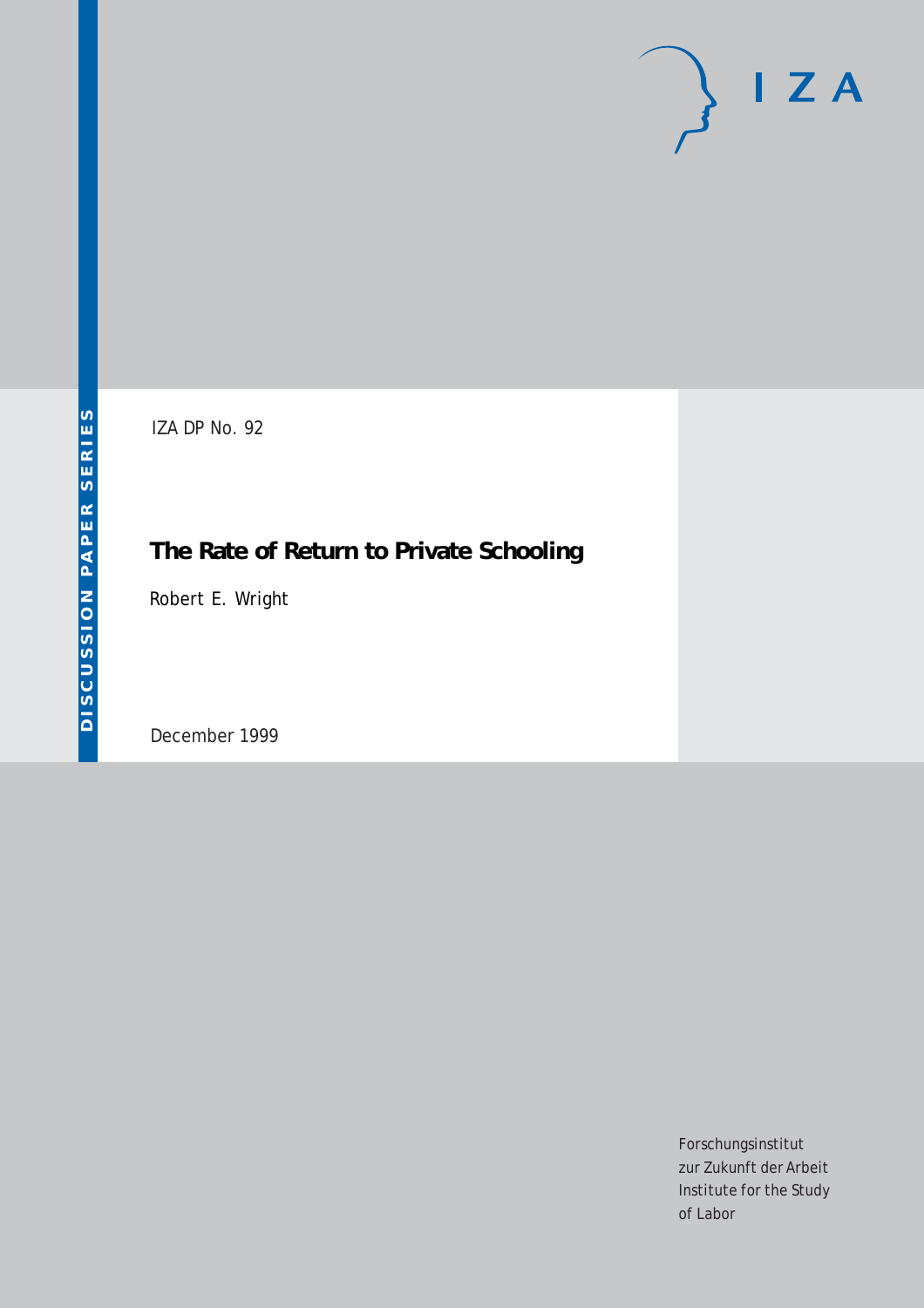## **The Rate of Return to Private Schooling**

**Robert E. Wright** 

University of Stirling, Scotland, CEPR, London and IZA, Bonn

> Discussion Paper No. 92 December 1999

> > IZA

P.O. Box 7240 D-53072 Bonn Germany

Tel.: +49-228-3894-0 Fax: +49-228-3894-210 Email: iza@iza.org

This Discussion Paper is issued within the framework of IZA's research area General Labor Economics. Any opinions expressed here are those of the author(s) and not those of the institute. Research disseminated by IZA may include views on policy, but the institute itself takes no institutional policy positions.

The Institute for the Study of Labor (IZA) in Bonn is a local and virtual international research center and a place of communication between science, politics and business. IZA is an independent, nonprofit limited liability company (Gesellschaft mit beschränkter Haftung) supported by the Deutsche Post AG. The center is associated with the University of Bonn and offers a stimulating research environment through its research networks, research support, and visitors and doctoral programs. IZA engages in (i) original and internationally competitive research in all fields of labor economics, (ii) development of policy concepts, and (iii) dissemination of research results and concepts to the interested public. The current research program deals with (1) mobility and flexibility of labor markets, (2) internationalization of labor markets and European integration, (3) the welfare state and labor markets, (4) labor markets in transition, (5) the future of work, (6) project evaluation and (7) general labor economics.

IZA Discussion Papers often represent preliminary work and are circulated to encourage discussion. Citation of such a paper should account for its provisional character.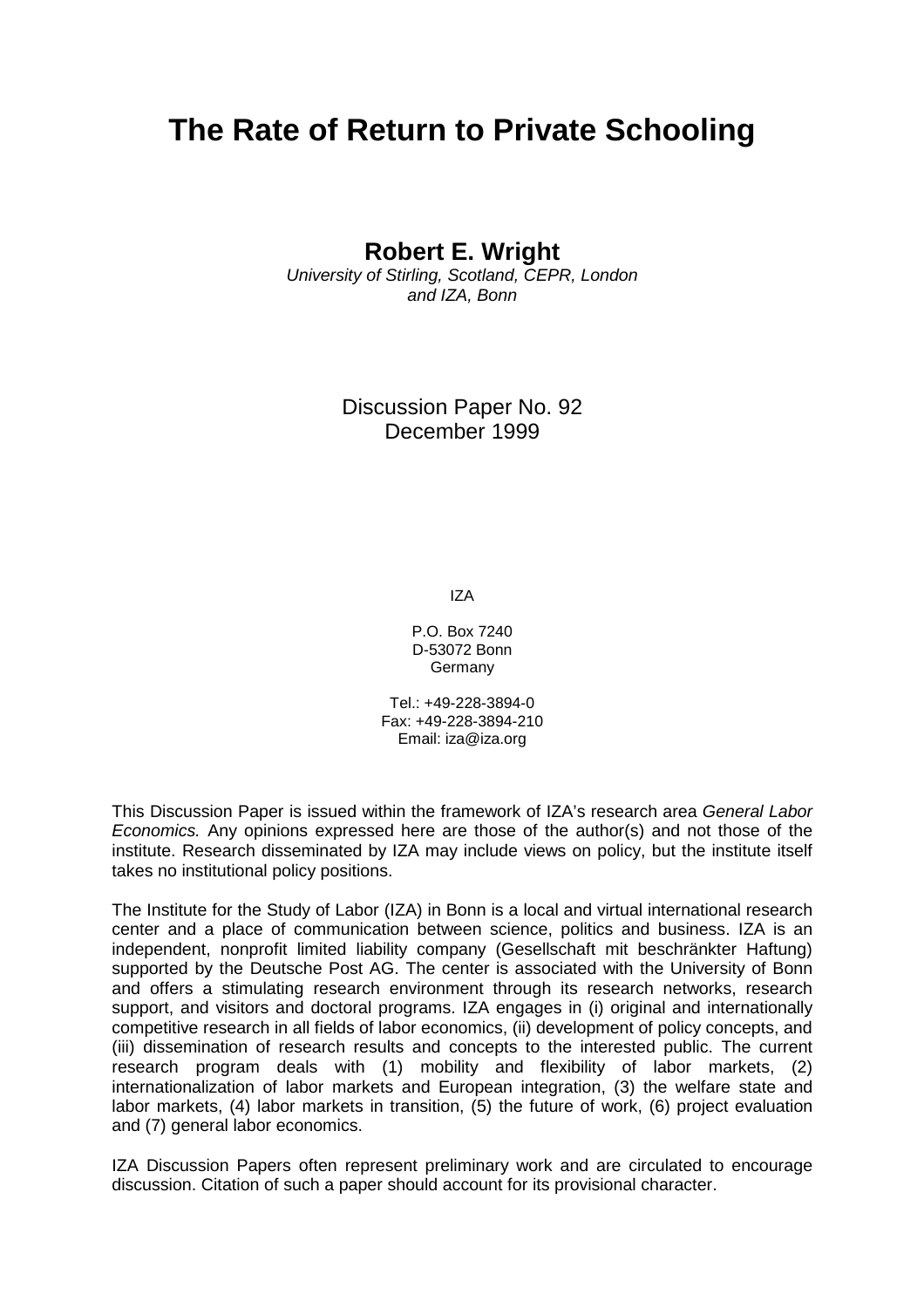IZA Discussion Paper No. 92 December 1999

## **ABSTRACT**

### **The Rate of Return to Private Schooling\***

This paper examines the relationship between "school quality" and earnings in the United Kingdom. The specific focus is on evaluating the effect that private schooling has on hourly wage rates. It is well known that private (i.e. fee-paying) schools compared to state schools score higher on most measures of school quality. Therefore by comparing individuals with private schooling to those with state schooling (and controlling for other variables) it is possible to indirectly evaluate the effect of school quality. Panel data from five waves of the British Household Panel Survey are used in the analysis.

JEL Classification: I2

Keywords: Private education, school quality, earnings

Robert E. Wright Department of Economics University of Stirling Stirling, Scotland  $FK9$  4 $\overline{A}$  A Tel: 44-1786 467481 Fax: 44-1786 467469 Email: r.e.wright@stir.ac.uk

 $\overline{a}$ 

Much of this paper was written when the author was visiting the Swedish Institute for Social Research (SOFI) at the University of Stockholm, whose hospitality (particularly that of Anders Björklund) is gratefully acknowledged. Helpful comments were received at seminars at the Tinbergen Institute, the Universities of Stockholm, Lund, Gothenburg, Uppsala, Aberdeen and Stirling, and at a CEPR workshop held at the Studienzentrum Gerzensse, Switzerland. The author is however totally responsible for all remaining errors and shortcomings.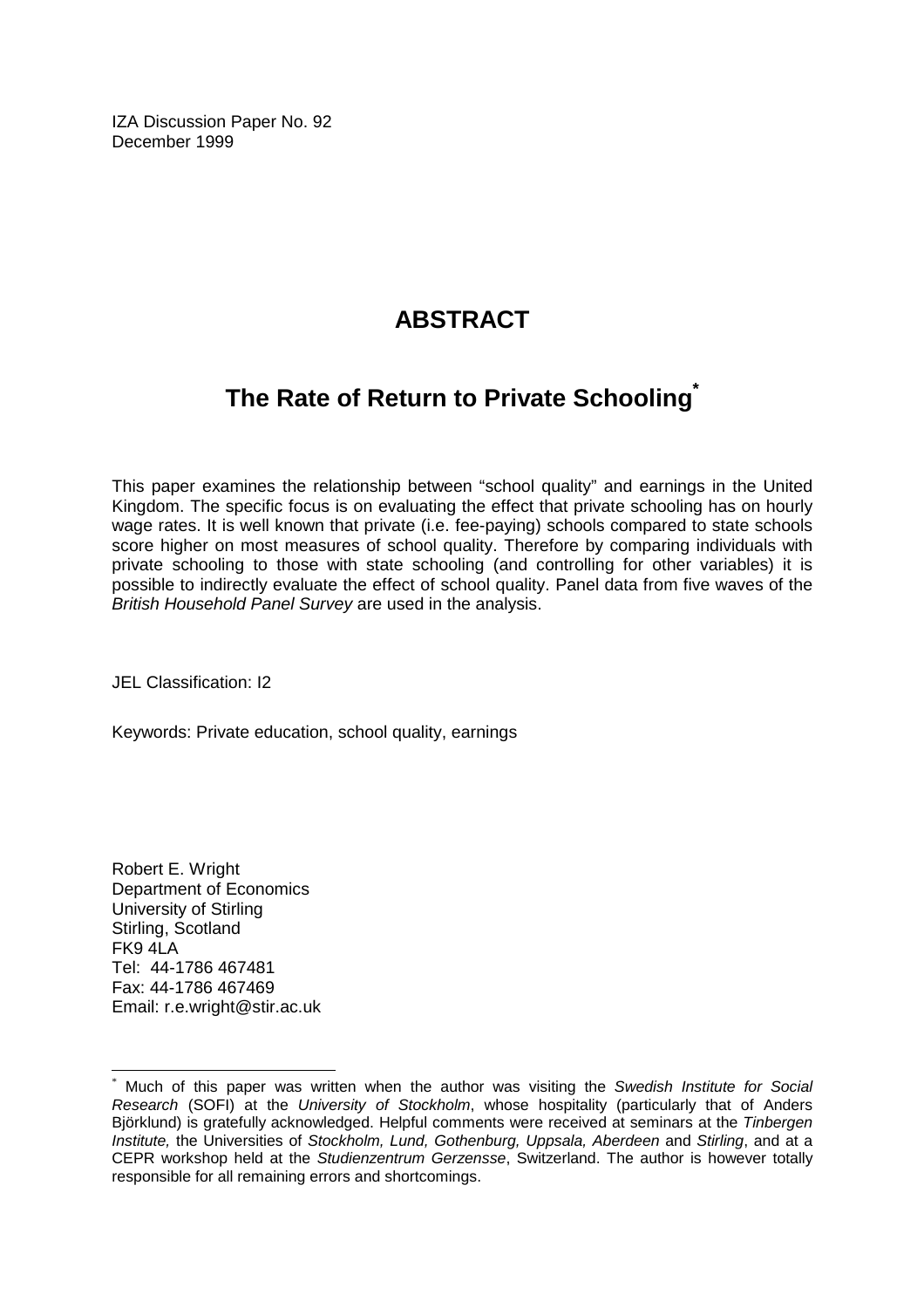#### **Introduction**

 $\overline{a}$ 

There is considerable debate (especially in the United States) surrounding the impact that "school quality"—expenditure, classroom size, teacher training and other educational inputs—has on an individual's short- and long-run socio-economic success. This debate began in earnest with the publication of the so-called *Coleman Report* in 1966 (Coleman *et al*., 1966) which concluded that school inputs had a negligible effect on achievement, as measured by test scores. This controversial (and somewhat surprising) finding has spawned a vast literature concerned with estimating the magnitude of school quality effects on a variety of outcomes, including test scores, high-school graduation rates, university participation and graduation rates, unemployment rates and earnings (see Moffitt, 1996). However, despite the intensity of effort, there is still little consensus on the relative importance of school quality and the debate rages on.<sup>1</sup>

One common criticism of much of this empirical research is the crude way in which school quality is often measured. For example, Card and Krueger (1992a,b) in their US studies analysed the impact of school quality on earnings at the state level.<sup>2</sup> More specifically, they regressed individual earnings on a series of school inputs measured as state averages (e.g. student/teacher ratios, teacher wages and teacher education) and found statistically significant and large school quality effects. Betts (1995), on the other hand, regressed individual earnings on the inputs of the actual school that the individual attended, and found no statistically significant school quality effects. It could be the case that the findings reported by Card and Krueger may be driven by the highly aggregated level at which they chose to measure school quality—a

<sup>1</sup> See for example the recent nine paper: "Symposium on School Quality and Educational Outcomes" published in 1996 in the *Review of Economics and Statistics* (vol. 98, no. 4, pp. 559- 691).

<sup>2</sup> For a thorough and convincing criticism of the Card and Krueger studies see Heckman *et al*. (1996).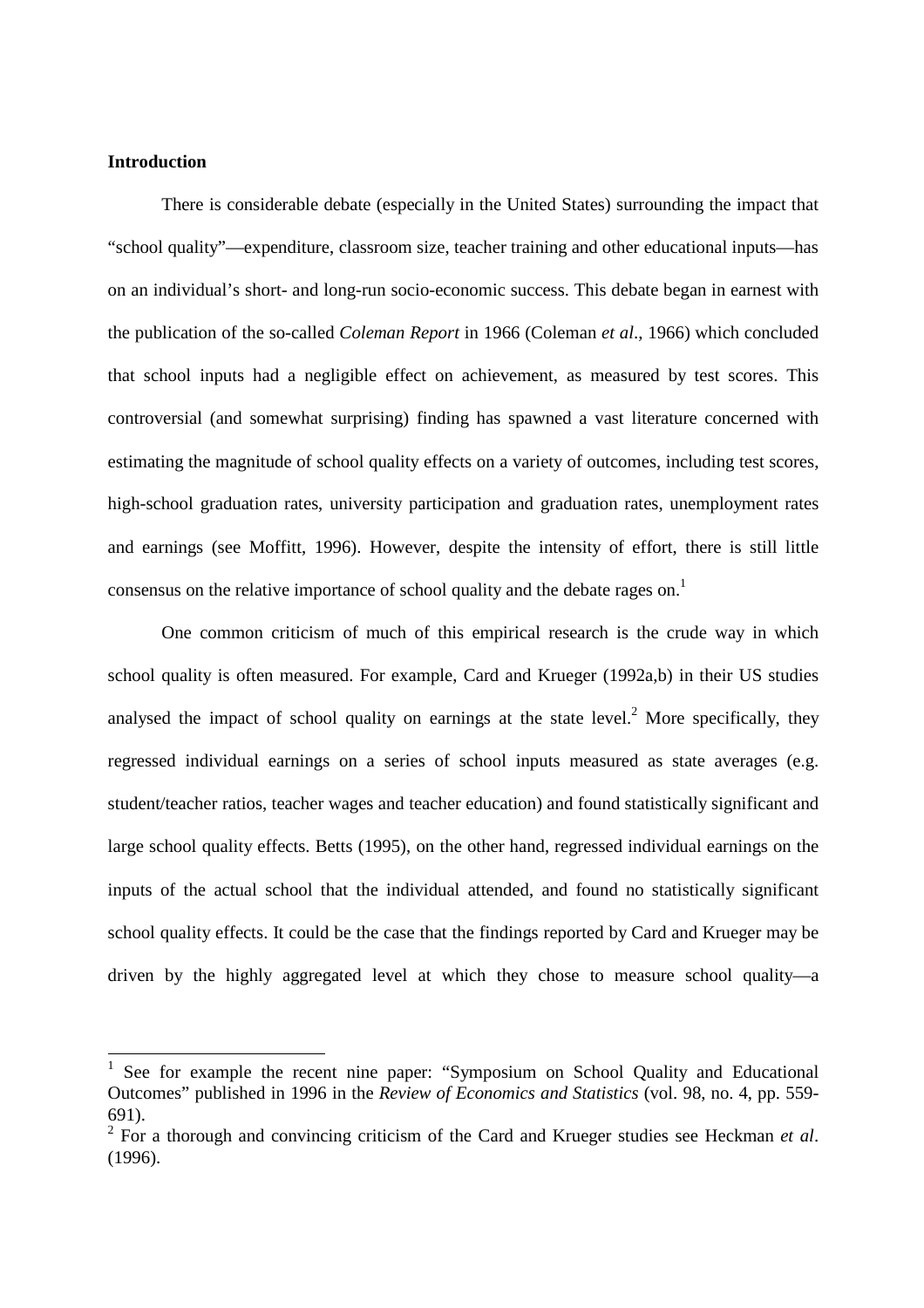possibility demonstrated more formally by Hanushek *et al*. (1996) (see also Heckman *et al*., 1996).

With this in mind, the purpose of this paper is to examine the relationship between school quality and earnings in the United Kingdom. The specific focus is on evaluating the effect that private schooling has on earnings. It is well known that private (i.e. fee-paying) schools compared to state schools score higher on most measures of school quality. Therefore by comparing individuals with private schooling to those with state schooling (and controlling for other variables) it is possible to indirectly evaluate the effect of school quality. Panel data from five waves of the *British Household Panel Survey* are used in the analysis.

#### **Private Schooling in the UK3**

 $\overline{a}$ 

 In the United Kingdom, fee-charging schools are sometimes referred to as "independent schools", or more traditionally (and somewhat confusingly) as "public schools". Independent schools are private schools in the sense that they receive no grants from public sources and are usually owned and managed under special trusts (i.e. not directly by the Government). Most independent schools offer a similar range of courses to state schools and enter students for the same public examinations. However, they are not obligated to teach the state-determined *National Curriculum*, nor do they have to comply with state-set education targets. All independent schools, however, are open to inspection and must register with the appropriate government department. These departments set various minimum standards which are enforceable by law. In this sense, independent schools are regulated (but not controlled) by the Government.

<sup>3</sup> Much of the information presented in this section was supplied by the *Independent Schools Information Service* (see*: http://www.isis.org.uk/*).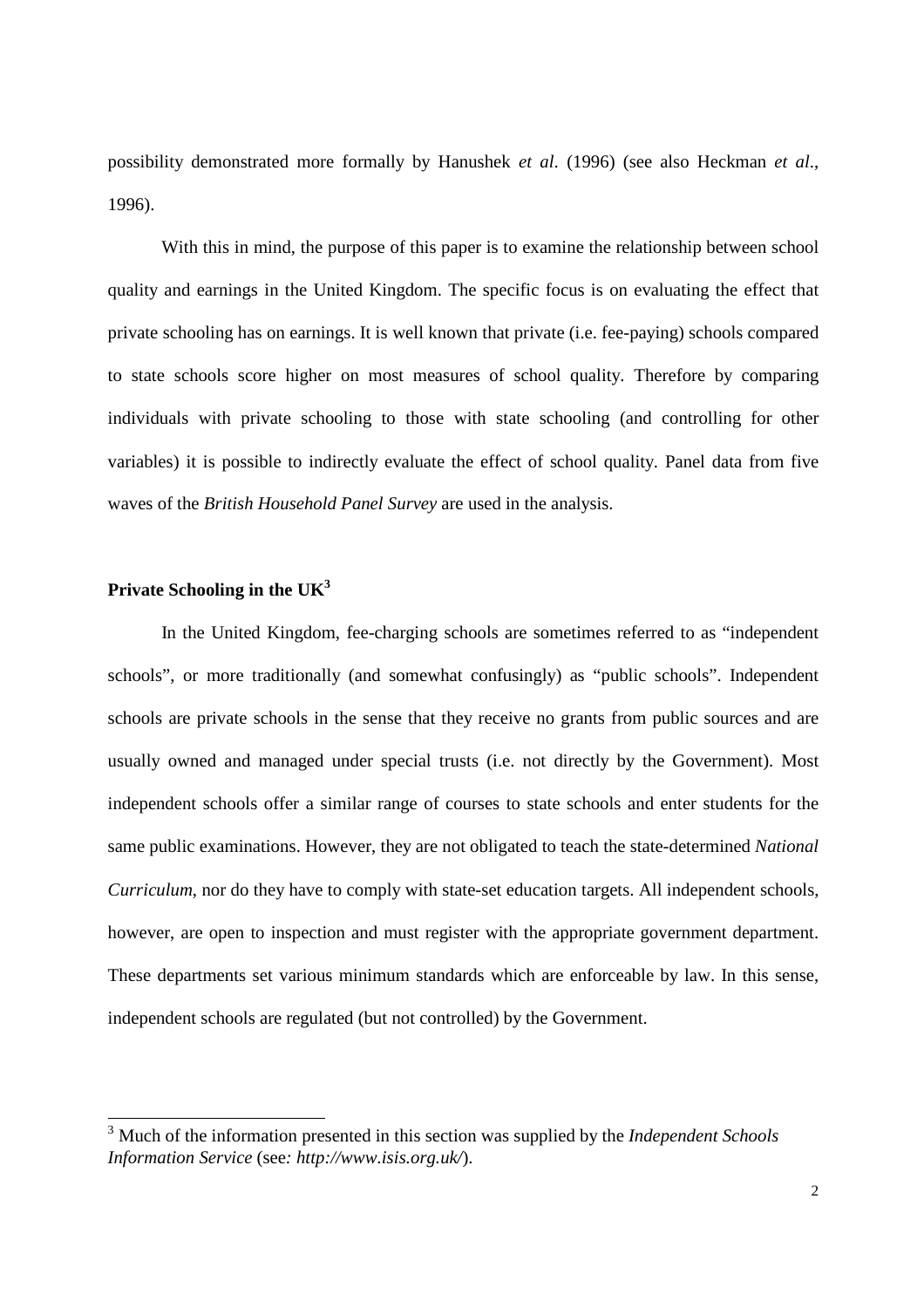Independent primary schools are of two main types: (1) *Pre-preparatory*—for individuals aged 2 to 7; and (2) *Junior* or *Preparatory* ("Prep")—for individuals aged 7 to 11 or 13. The title "preparatory" is used because the last two years is devoted to preparing students for the *Common Entrance Examination*, on which a "pass" is required for admittance to many independent secondary schools (discussed below). Independent primary schools come in a variety of forms some are privately owned and run for profit, while others are charitable foundations. They may or may not have a religious emphasis. The average class size for most schools is 15 to 20 students per teacher. There are usually three terms per academic year and the fees for the majority of these schools fall in the range £600 to £1,000 per term for ages 2 to 7; £950 to £2,500 per term for "day students" (i.e. not boarding) aged 7 to 13; and £2,300 to £3,500 per term for boarders aged 7 to 13. Independent secondary schools admit students from the age of 11 onwards. Most schools require prospective students to sit the *Common Entrance Examination*, but some schools set their own examinations. This examination may be taken at age 11, 12 or 13, depending on the student's "readiness". It is set centrally and marked individually by the senior school, but each school sets its own pass mark. The main academic goal of independent secondary schools is to prepare students for the series of state-set examinations which are required in order to enter higher education (e.g. "A-levels" for university education). The average class size is 20 to 25 students per teacher. There are usually three terms per academic year, with fees for most independent secondary schools falling in the range of £1,300 to £2,700 per term for female day schools; £2,700 to £4,400 per term for female boarders; £1,300 to £3,200 per term for male day schools; and £2,800 to £4,600 per term for male boarders.

From 1981 until 1997, many independent schools offered places to "promising" children whose parents can not afford the full fees through the government-funded *Assisted Places Scheme*. The last students to benefit from this subsidy entered secondary school in September of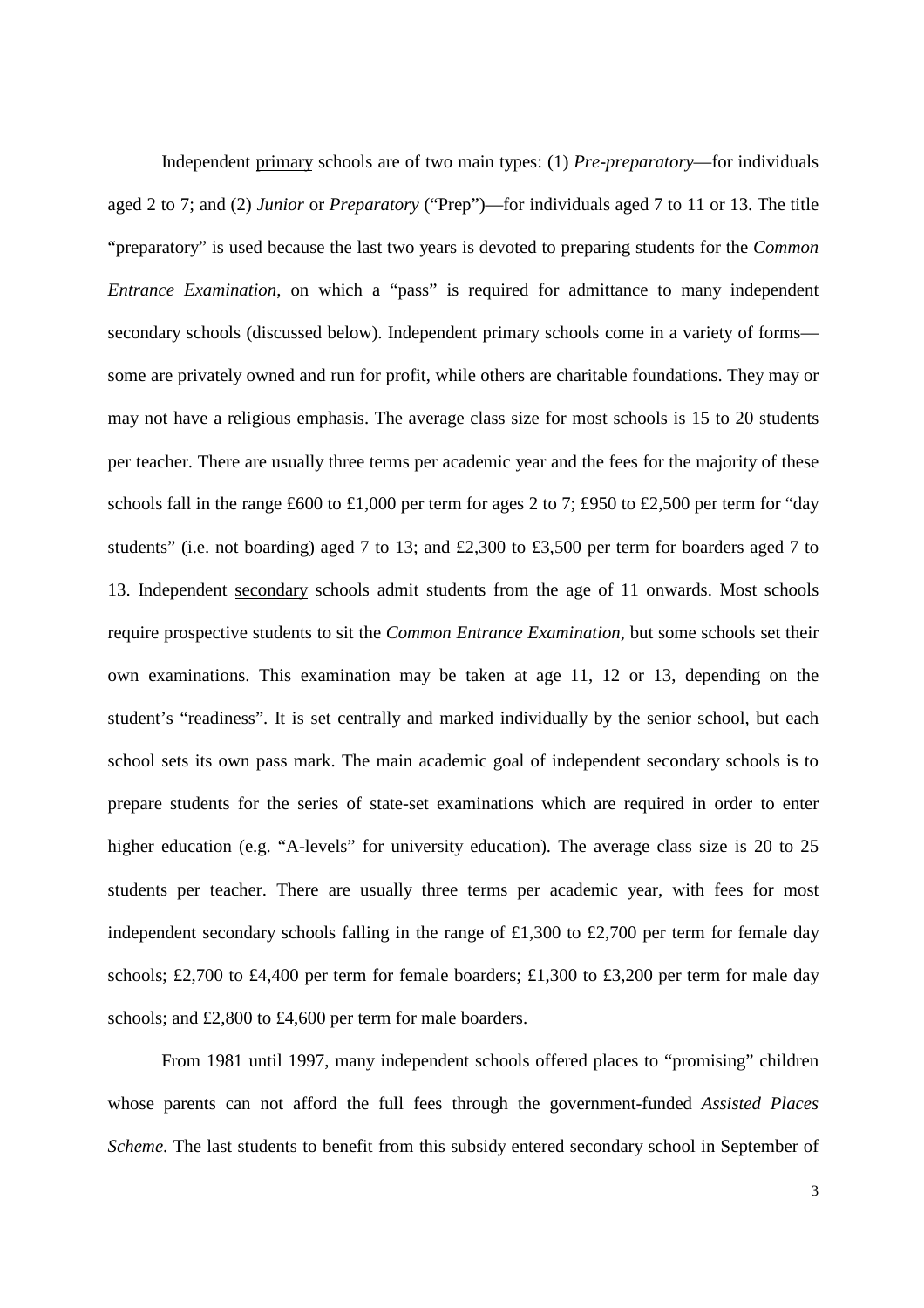1997, since the *Labour Government* abolished the programme shortly after their election in May of the same year. Some schools are attempting to compensate for the loss of students by awarding more scholarships, although these scholarships rarely cover the full fees. These scholarships are usually awarded as a result of a competitive academic examination. Most schools appear to be attempting to compensate for the loss of income by increasing fees at a rate well above that of inflation (e.g. by an average of 5 per cent for the session 1998/99).

In order to avoid confusion, in the remainder of this paper, the term "private schooling" will be used to describe attendance at an independent school and the term "state schooling" will be used to describe attendance at a school that is funded by the government (i.e. not private schooling).

#### **Empirical Evidence**

#### **Model**

In an attempt to evaluate the effect that private schooling has on earnings, begin by considering the following Mincer-like (1974) earnings equation:

$$
ln w_i = \alpha + \rho S_i + \beta_l Exp_i + \beta_2 Exp_i^2 + \gamma X_i + \varepsilon_i
$$
 (1)

where the subscript "*i*" denotes the individual; "*lnw*" is the natural logarithm of some measure of earnings (e.g. hourly wage rate); "*S*" is years of schooling completed; "*Exp*" is years of cumulative work experience; "X" is a vector of "other" variables thought to determine earnings; " $\varepsilon$ " is an error term; and the remaining terms are parameters to be estimated. With this specification,  $\rho = \frac{\partial \ln w}{\partial S}$ , which can be expressed in percentage terms by applying the following simple transformation:  $r = [exp(\rho) - 1] \cdot 100$ . It is this quantity, "*r*", which is usually referred to as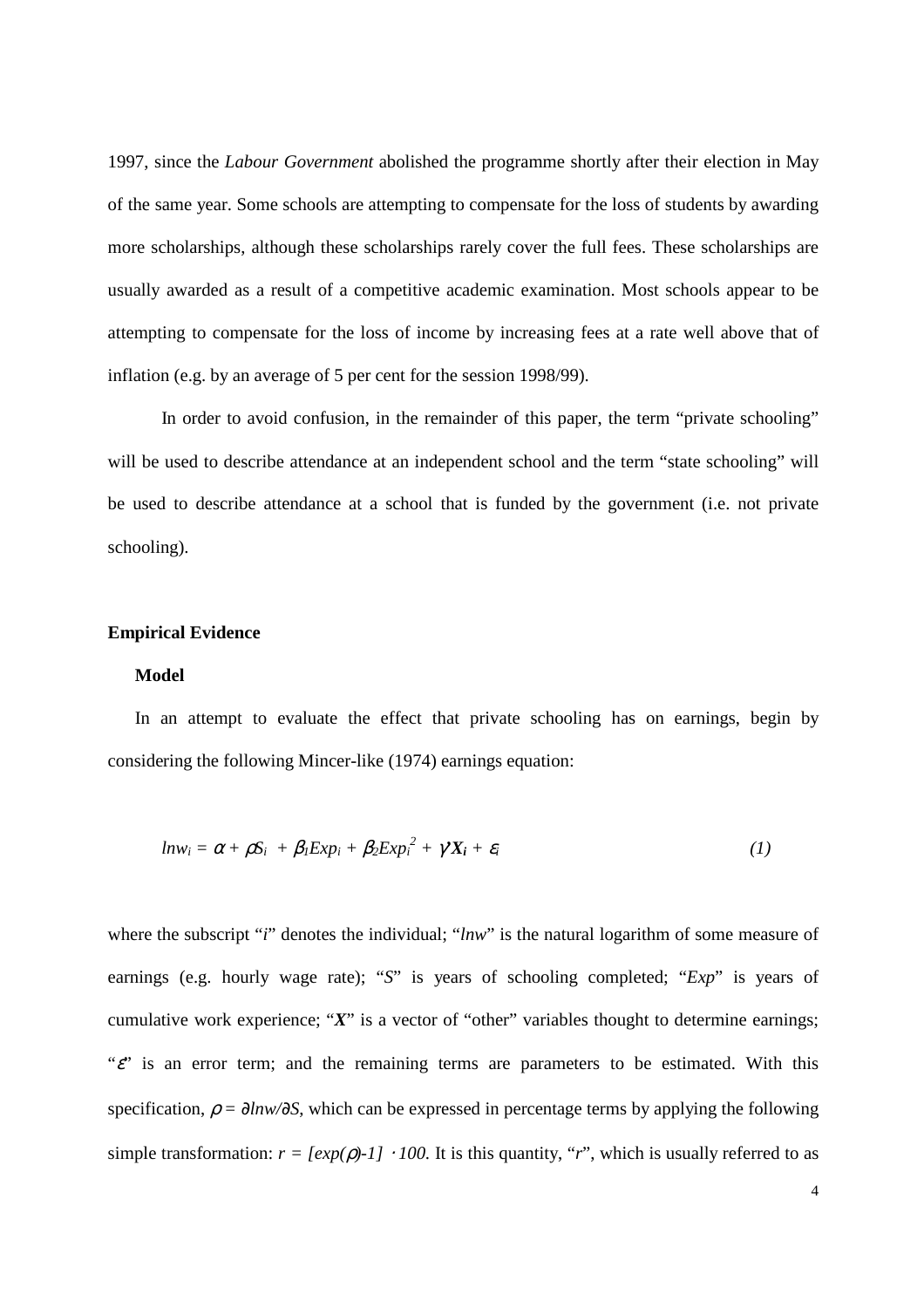the rate of return to schooling (i.e. the percentage increase in earnings associated with an additional year of schooling).

 One way to introduce school quality into the earnings relationship is to augment Eq. (1) with an interaction between schooling and school quality (see Behrman and Birdsall, 1983; Heckman *et al*., 1996). That is:

$$
ln w_i = \alpha + \rho_1 S_i + \rho_2 S_i \cdot q_i + \beta_1 Exp_i + \beta_2 Exp_i^2 + \gamma^2 X_i + \varepsilon_i \tag{2}
$$

where in addition to the terms defined above, "*q*" is some measure of the "quality" of the school individual "*i*" attended. In this model, school quality enters through the rate of return to schooling, so that the effect on earnings increases with the years of schooling completed (see Figure 1). If school quality is measured by a dummy variable that takes on a value of "1" if private school was attended and "0" if state school was attended, then:  $\frac{\partial \ln w}{\partial S_s} = \rho_l$ , where the subscript "*s*" denotes state schooling; and  $\partial lnw/\partial S_p = \rho_1 + \rho_2$  where the subscript "*p*" denotes private schooling**.** Therefore, the associated rates of return to state schooling and private schooling are:  $r_s = [exp(\rho_l) - 1] \cdot 100$  and  $r_p = [exp(\rho_l + \rho_2) - 1] \cdot 100$ , respectively. If school quality matters then one would expect to find that  $r_p > r_s$ .

#### *<<<< Figure 1 About Here >>>>*

 Ordinary Least Squares (OLS) estimation of Eq. (2) will provide unbiased estimates of the rates of return to private and state schooling if (at least) two key assumptions are met. The first is that years of schooling (*S*) is exogenous. The second is that school quality (*q*) is also exogenous. If these two assumptions are not met, then the estimated rates of return to schooling will be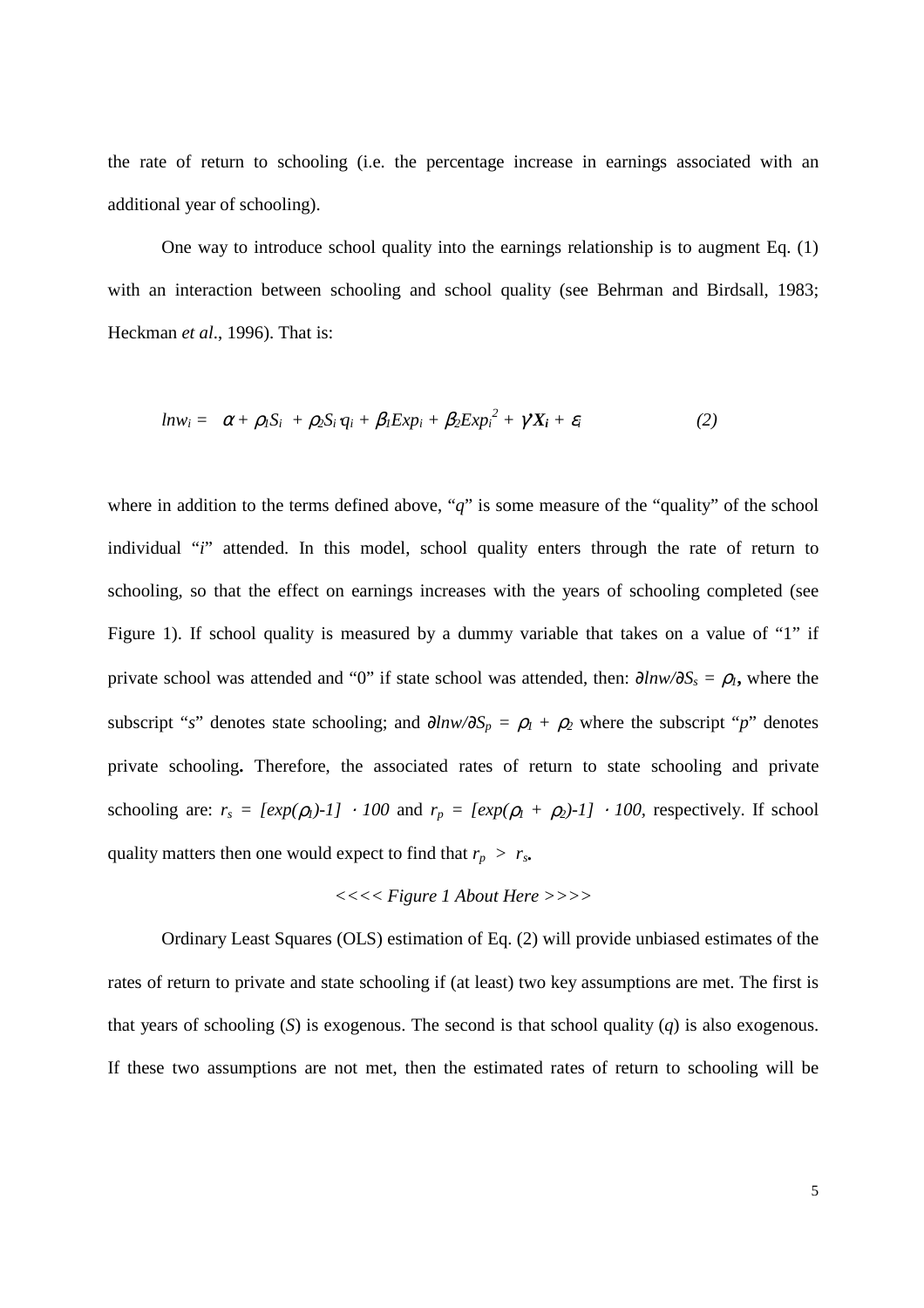biased, and it is difficult (if not impossible) to determine *a priori* the direction of this bias.<sup>4</sup> Unfortunately, there is considerable evidence, both theoretical and empirical, suggesting that both these assumptions are unrealistic. For example, if schooling is "investment" resulting from some form of optimising behaviour, then one would expect a positive relationship between schooling and its return, implying that OLS estimates will be biased upwards. Likewise, if there are unobservable variables that are correlated with both schooling and earnings—such as "ability" and "motivation"—then OLS estimates will be biased upwards. On the other hand, if there is measurement error in schooling and/or earnings, then OLS estimates will be biased upwards.<sup>5</sup>

In the absence of "better" data, one way to attempt to deal econometrically with these problems, is to use instrumental variable (IV) techniques to "endogenise" schooling. In its simplest application, this involves searching for variables (or using natural variation in the data) that influence decisions about schooling but at the same time do not directly influence earnings. In this paper (as is described below) we use IV methods with panel data in an attempt to model this potential endogeneity.

#### **Data**

 $\overline{a}$ 

In this section, data from five waves of *British Household Panel Survey* (*BHPS*), covering the period 1991 to 1996, are used to estimate a panel data version of the earnings equation described in Eq. (2). The *BHPS* is a nationally representative survey of some 5,000 households (about 10,000 individuals) from all regions of Great Britain, with the exception of the far north of Scotland. The first wave of the survey was carried out in September to December 1991, with

<sup>&</sup>lt;sup>4</sup> See Willis (1986) for a concise discussion of the other assumptions underlying human capital earnings equations.

 $<sup>5</sup>$  It is important to point out that in most studies of the impact of school quality on earnings,</sup> including Card and Krueger (1992a,b), schooling and school quality are usually assumed to be exogenous.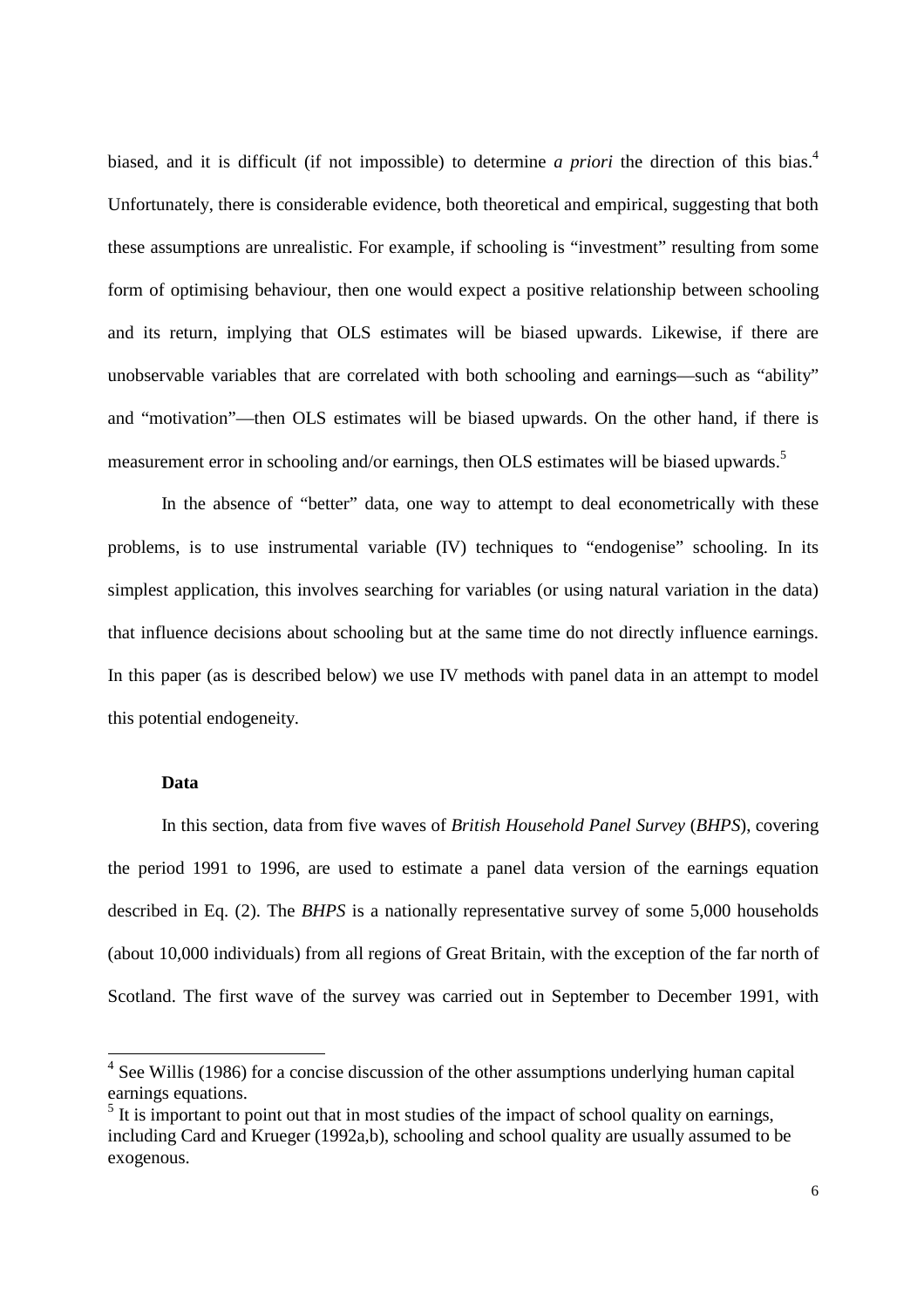subsequent waves being carried out annually. Individuals interviewed in any wave are reinterviewed in subsequent waves, so the survey has a true panel element. New individuals were interviewed to replace those lost through attrition in later waves. Therefore, each of the waves, in any particular year, is a nationally representative cross-section of the British population (subject to some weighting). $6$ 

 In our analysis the panel element of the *BHPS* is explicitly used. A balanced panel consisting of men observed in all five waves is constructed. In order to reduce the problems associated with the potential endogeneity of schooling and retirement decisions, this sample is restricted to men who are aged 25 to 54 years in Wave I (and consequently aged 29 to 59 years in Wave V). Individuals in full-time schooling and self-employment are excluded. These sample restrictions (and accounting for missing information) resulted in a sample size of 1,074 men, who are observed in employment in each of the five waves of the *BHPS*.

The model estimated is of the general form:

$$
ln w_{it} = \alpha Z_i + \beta X_{it} + \theta_i + \varepsilon_{it} \tag{3}
$$

where: the subscript "*i*" denotes the individual  $(i = 1, 2, ... N = 1,074)$ ; the subscript "*t*" denotes the period ( $t = 1, 2, \ldots T = 5$ ); *lnw<sub>it</sub>* is the natural logarithm of the hourly wage rate;  $\mathbf{Z}_i$  is a vector of fixed covariates (i.e. variables that do not change in value over time);  $X_{it}$  is vector of timevarying covariates (i.e. variables that do change in value over time);  $\theta_i$  is a time-invariant individual-specific fixed effect; and  $\varepsilon$ <sub>*it*</sub> is and error term. The fixed covariates included in Eq. (3) are: years of schooling completed *(S);* years of schooling*/*private school interaction *(S*⋅*q*); and dummy variables for place of birth (4 categories). The time-varying covariates are: years of full-

 $\overline{a}$ 

<sup>6</sup> See Buck *et al*. (1994) for a detailed discussion of the BHPS.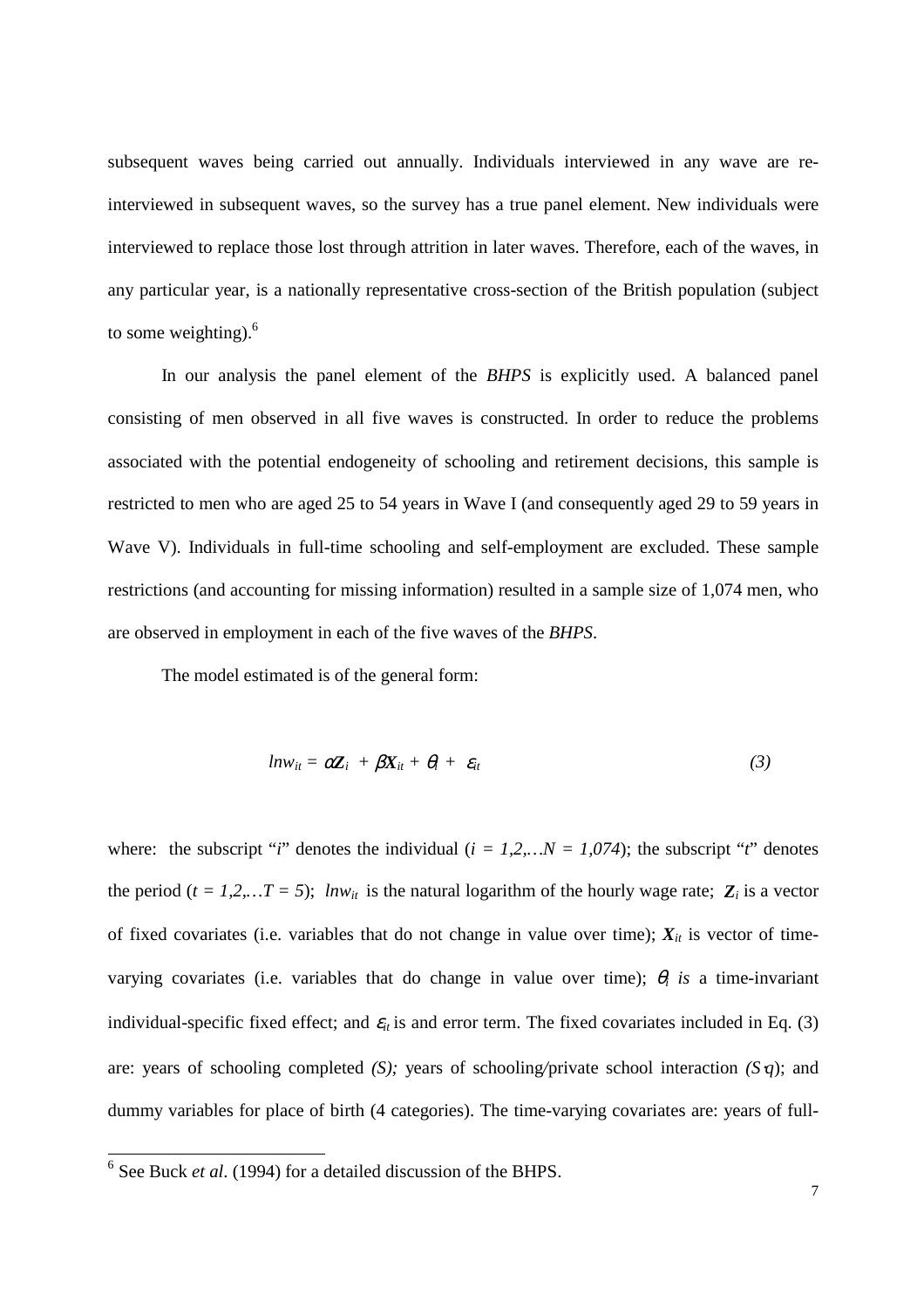time work experience (*Exp*) and its square (*Exp<sup>2</sup>* ); a dummy variable for poor health (*Health);* a dummy variable for being married (*Married*); and dummy variables for region of residence (11 categories).

 The earnings variable (*w*) is the hourly wage rate expressed in 1996 real pounds sterling and assumes an over-time premium of 50 per cent. Years of schooling (*S*) is the number of years of full-time education completed. School quality (*q*) takes on a value of "1" if the individual reported attending a "public or other private school" or a "fee-paying grammar school" and takes on a value of "0" other wise (i.e. attended a school financed by the state). Full-time work experience (*Exp*) is constructed by assuming a weight of 50 per cent for part-time work experience. The four categories of place of birth are England, Wales, Scotland and foreign-born. Three dummy variables representing these four categories are constructed, with England being the excluded category. The poor health variable (*Health*) is coded "1" if the individual reports that their health over the last 12 months has been "poor" or "very poor" and coded "0" otherwise (i.e. fair, good or excellent). The married variable (*Married*) takes on a value of "1" if the individual is legally married and "0" if not (i.e. single, divorced, separated or widowed). Region of residence is defined in terms of the eleven "standard" geographic regions of Great Britain: London, Southwest, Southeast, East Anglia, East Midlands, Northwest, Yorkshire and Humberside, North, Wales and Scotland. Ten dummy variables representing these eleven categories were constructed, with London being the excluded category. Descriptive statistics for these variables are presented in Table 1.

#### <<<< Table 1 About Here >>>>

 There are two main approaches to estimating a fixed effects model (see for example, Kim and Polachek, 1994). The first is a "mean-deviation estimator", which is essentially an OLS regression obtained by subtracting each individual's mean variable value from each time period's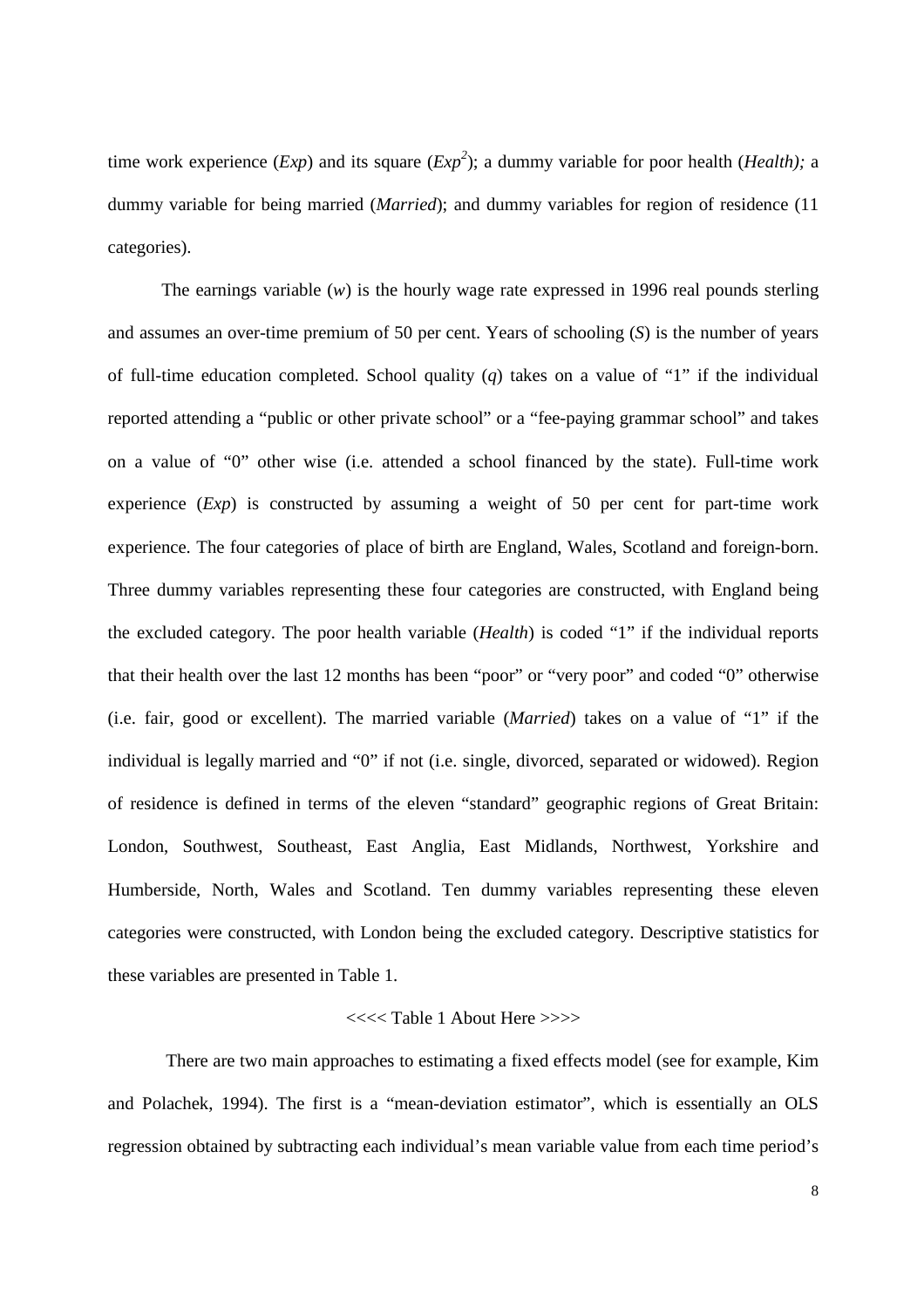observation. The second is a "first-difference estimator", which is also essentially an OLS regression which sweeps out the individual fixed effects by subtracting lagged values from each observation. One problem with applying either of these estimators to Eq. (3) is that one does not obtain an estimate of the parameters of the fixed covariates  $(\alpha)$ , since the impact of these variables are eliminated by the transformations that the estimators are based on. Put slightly differently, the impacts of the fixed covariates are subsumed into the individual-specific fixed effects. From the point of view of this paper, this is problematic since mean-deviation or firstdifference estimation will not yield an estimate of the rate of return to school because in our specification schooling does not vary over time.

Hausman and Taylor (1981) outline a fixed effects estimation strategy that allows for fixed covariates. Their strategy consists of two steps. In the first step, the means-deviation estimator is applied to a model that only includes the time-varying covariates:

$$
ln w_{it} = \beta X_{it} + \theta_i + \varepsilon_{it} \tag{4}
$$

In the second step, estimates of this equation are used to construct the following model:

$$
\overline{lnw_i} - \overset{\wedge}{\beta X_i} = \alpha Z_i + \lambda_i \tag{5}
$$

where the bar-symbol " $\rightarrow$ "denotes the mean variable value over the *T* periods observed (i.e. 5); the hat-symbol "<sup> $\wedge$ " denotes an estimated parameter value; and  $\lambda_i = \theta_i + \varepsilon_i$ . The left-hand side of</sup> Eq. (5) is in a sense a "residual" consisting of a fixed effect  $(\theta_i)$ , the composite effect of the fixed covariates ( $\alpha Z_i$ ) and a random error component ( $\varepsilon_{it}$ ).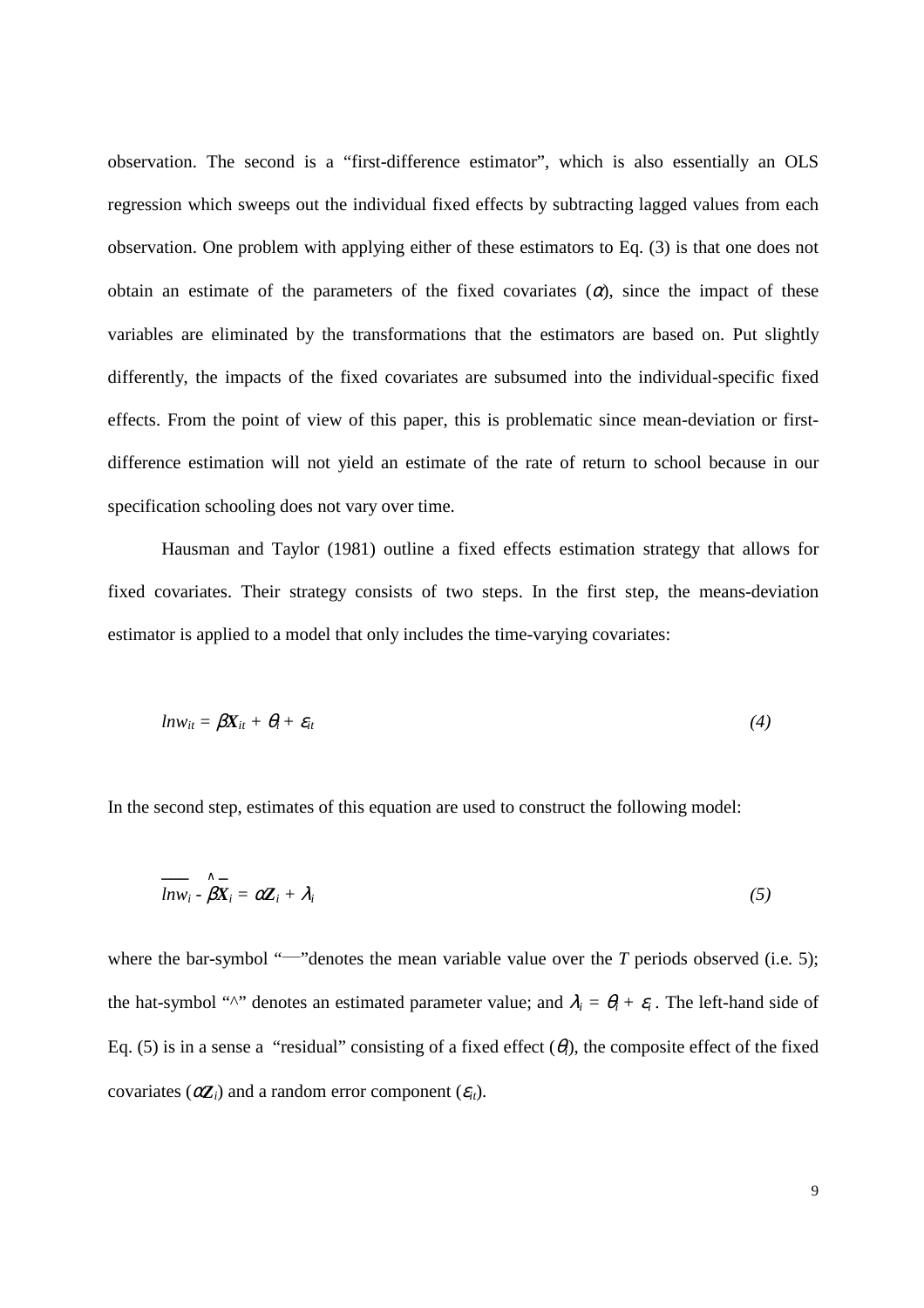OLS estimation of Eq. (5) will generate parameters estimates for the fixed variables  $(\alpha)$ . However, OLS estimates may be biased because  $\lambda_i$  may be correlated with the fixed covariates, *Zi*. This seems highly likely since we have strong *a priori* theoretical reason to believe that both schooling and school quality are endogenous (as discussed above). One way to address this problem is to employ instrumental variables (IV) techniques to estimate Eq. (5). We follow such an approach by constructing fifteen variables describing the occupation status and social class of the individual's mother and father when he was aged 14. Social class was measured as dummy variables based on the following occupation categories: "professional"; "managerial and technical"; "skilled non-manual"; "skilled manual"; "partly skilled"; "unskilled"; and "father/mother not working", along with the category: "father/mother deceased". In addition, a continuous measure of occupational status—"the Revised Cambridge Scale of Occupations" was used (see Prandy, 1980). By using these variables as the identifying instruments, we are assuming that "family background" (as defined) only affects earnings indirectly through schooling and school quality and there is no direct effect on earnings. We carried out tests described in Bound *et al.* (1995) which suggest that this assumption is statistically acceptable. It is also important to note that we also carried out Hausman-Wu exogeneity tests (again using family background as the identifying instruments) and the exogeneity of schooling and schooling quality is solidly rejected.

#### **Estimates**

 The estimates of the wage equations are summarised in Table 2. The associated rates of return to schooling are shown in Table 3. Columns (1), (3), (5) and (7) are models that only include schooling (*S*) while Columns (2), (4), (6) and (8) include both schooling (*S*) and years of schooling*/*private school interaction *(S*⋅*q*). Columns (1) to (4) are "non-fixed effects" models,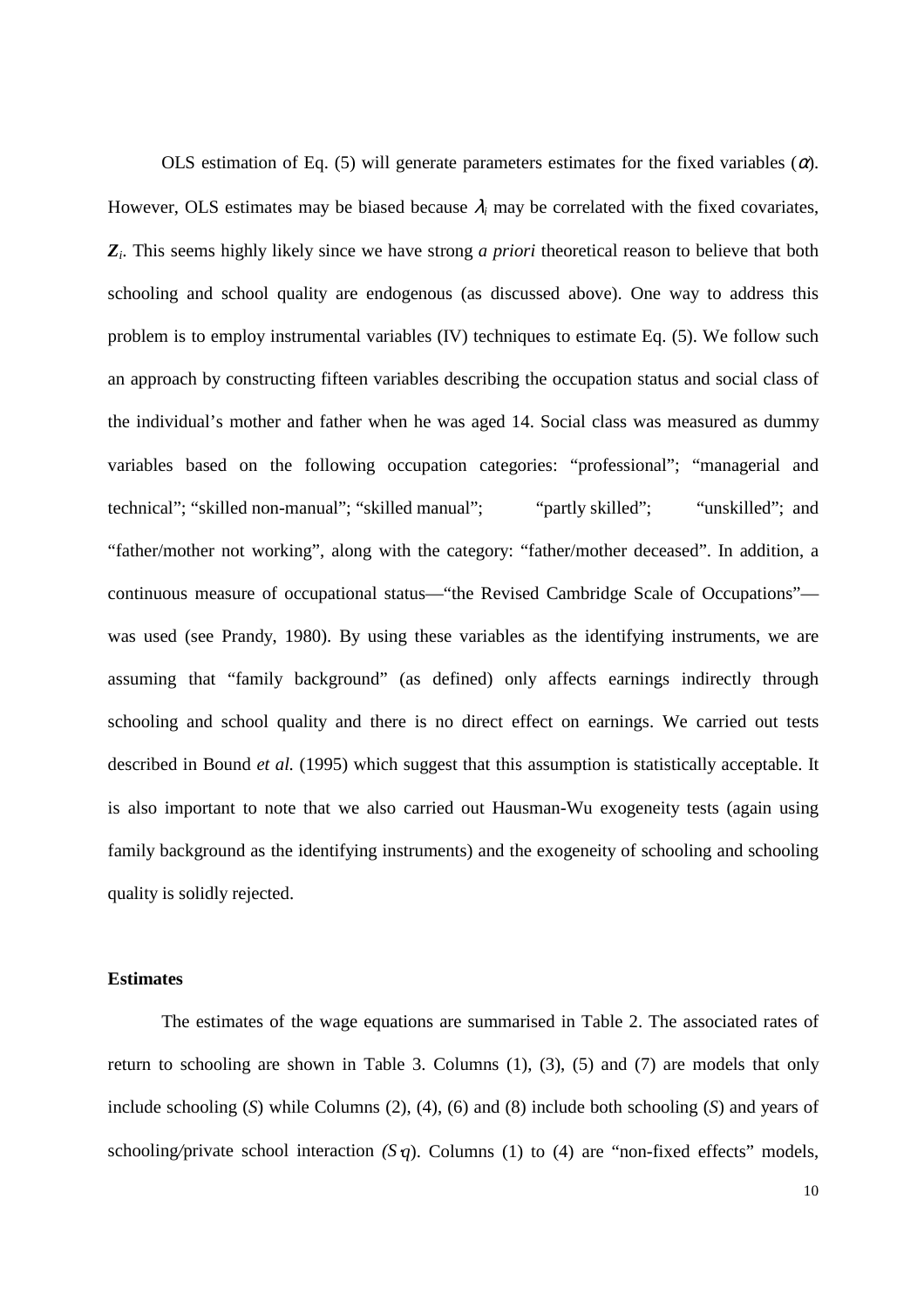with OLS estimates in Columns (1) and (2) and IV estimates in Columns (3) and (4). Columns (5\*) to (8) are the Hausman-Taylor fixed effects models. Column (5*\**) are the estimates of the time-varying covariates that are common across the Hausman-Taylor models. Columns (5) and (6) are the HT models that assume that *S* and *S*⋅*q* are exogenous while Columns (7) and (8) are the HT/IV models where the potential endogeneity of *S* and *S*⋅*q* is addressed by applying the instrumental variables approach described above.

#### *<<<< Tables 2 and 3 About Here >>>>*

 Before turning to the estimated rates of return to schooling, it is important to note that there are no "surprises" in Table 2 with respect to the non-schooling variables. The wageexperience profiles are upwards sloping and concave, suggesting (as expected) that wages increase with experience but at a diminishing rate. Wages appear to vary by place of birth. Men with self-reported poor health have lower wages. There appears to be a marriage premium with married men having higher wages compared to non-married men. Wages also vary considerably by region of residence. It is also important to note (as expected) that the effect of these variables are generally smaller in the fixed effects models compared to the non-fixed effects model. The exception to this generalisation is work experience, with the return to work experience being much higher in the fixed effects models compared to the non-fixed effects models.

 Turning to the estimated rates of return to schooling (Table 3), OLS estimation suggests that the rate of return to schooling, when no distinction is made between private and state schooling, is 7.8 per cent [Column (1)]. When this distinction is made, OLS estimation suggests that the rate of return to private schooling is higher at 8.4 per cent compared to 7.5 per cent for state schooling—a statistically significant difference of 11.7 per cent [Column (2)]. The corresponding IV estimates are much larger. When no distinction is made, the rate of return increases to 15.1 per cent which is nearly double the OLS estimate [i.e. compare Column (3) with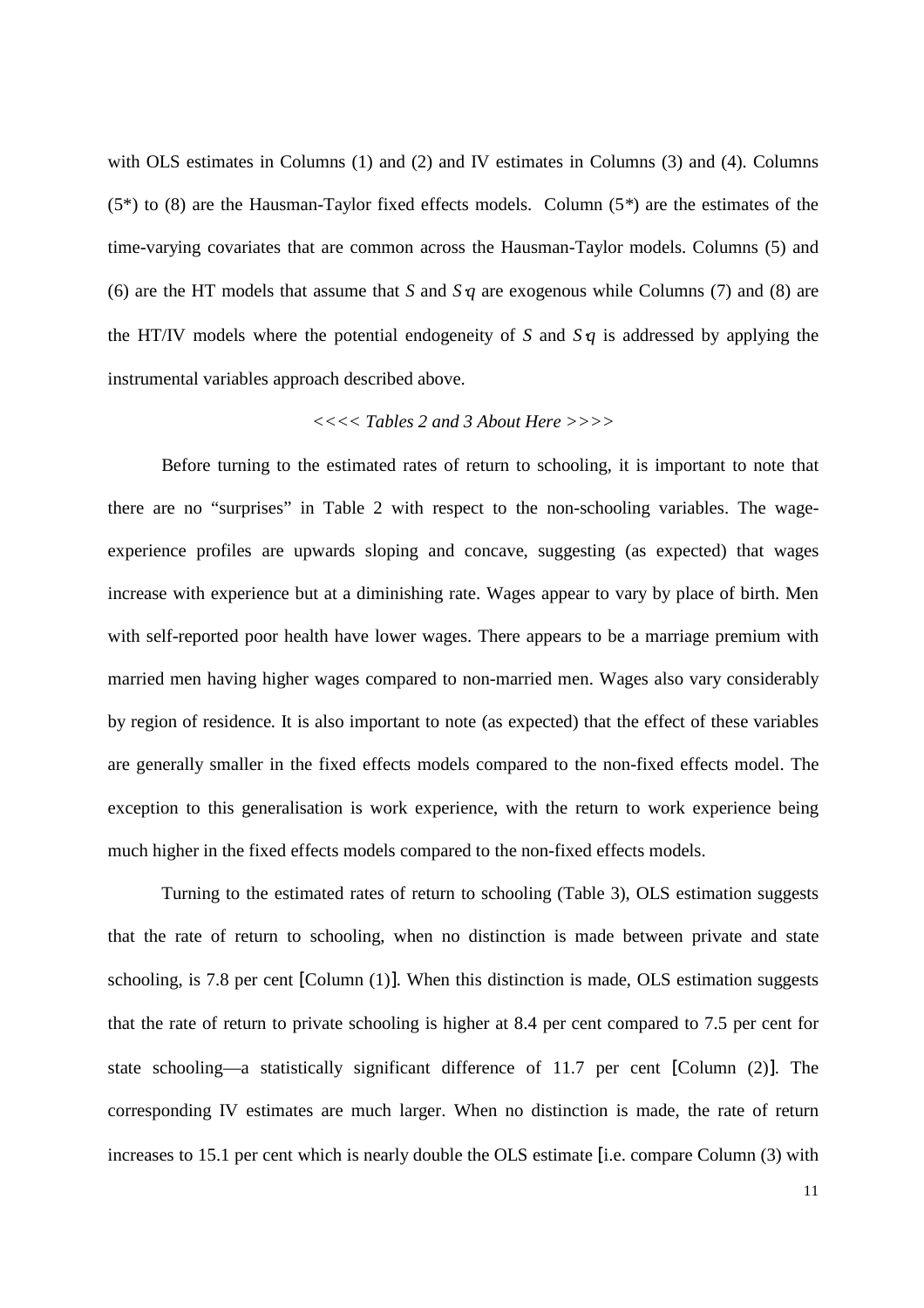Column (1)]. However, when the distinction between private and state schooling is made, the IV point estimates suggest a rate of return to private schooling of 15.3 per cent compared to 13.2 per cent for state schooling—a percentage difference of 16.2 per cent [Column (4)]. Again, the IV estimates are much larger than the corresponding OLS estimates [i.e. compare Column (4) with Column (2)]. However, the parameter of *S*  $q$  is not well determined, with a t-statistic of only 1.3 [see Column (4) in Table 2], suggesting on strict statistical criteria there is no difference between state and private schooling .

 The rates of return based on the Hausman and Taylor estimation method suggest that when no distinction is made between private and state schooling, and schooling is assumed exogenous, the rate of return is 9.7 percent [Column (5)], which is higher than the OLS estimate of 7.8 per cent [Column (1)]. However, when this distinction is made, the rate of return to private schooling is 10.4 per cent compared to 9.4 percent for state schooling—a statistically significant difference of 10 per cent [Column (6)]. Both these estimates are higher than their corresponding OLS estimates [Column (2)].

When the exogeneity assumption is relaxed, and no distinction is made between private and state schooling, the HT/IV estimates suggest a rate of return to schooling of 18.8 per cent [Column (7)], which is higher than the corresponding OLS [Column (1)], IV [Column (3)] and HT [Column (5)] estimates. When the distinction is made, HT/IV estimates suggest that the rate of return to private schooling is 18.8 per cent compared to 20.0 percent for state schooling. That is, the point estimate of the rate of return to private schooling is lower than for state schooling. Again the parameter of *S*⋅*q* is not well determined, with a t-statistic of only 0.6 [see Column (8) in Table 2], suggesting on strict statistical criteria there is no difference between state and private schooling.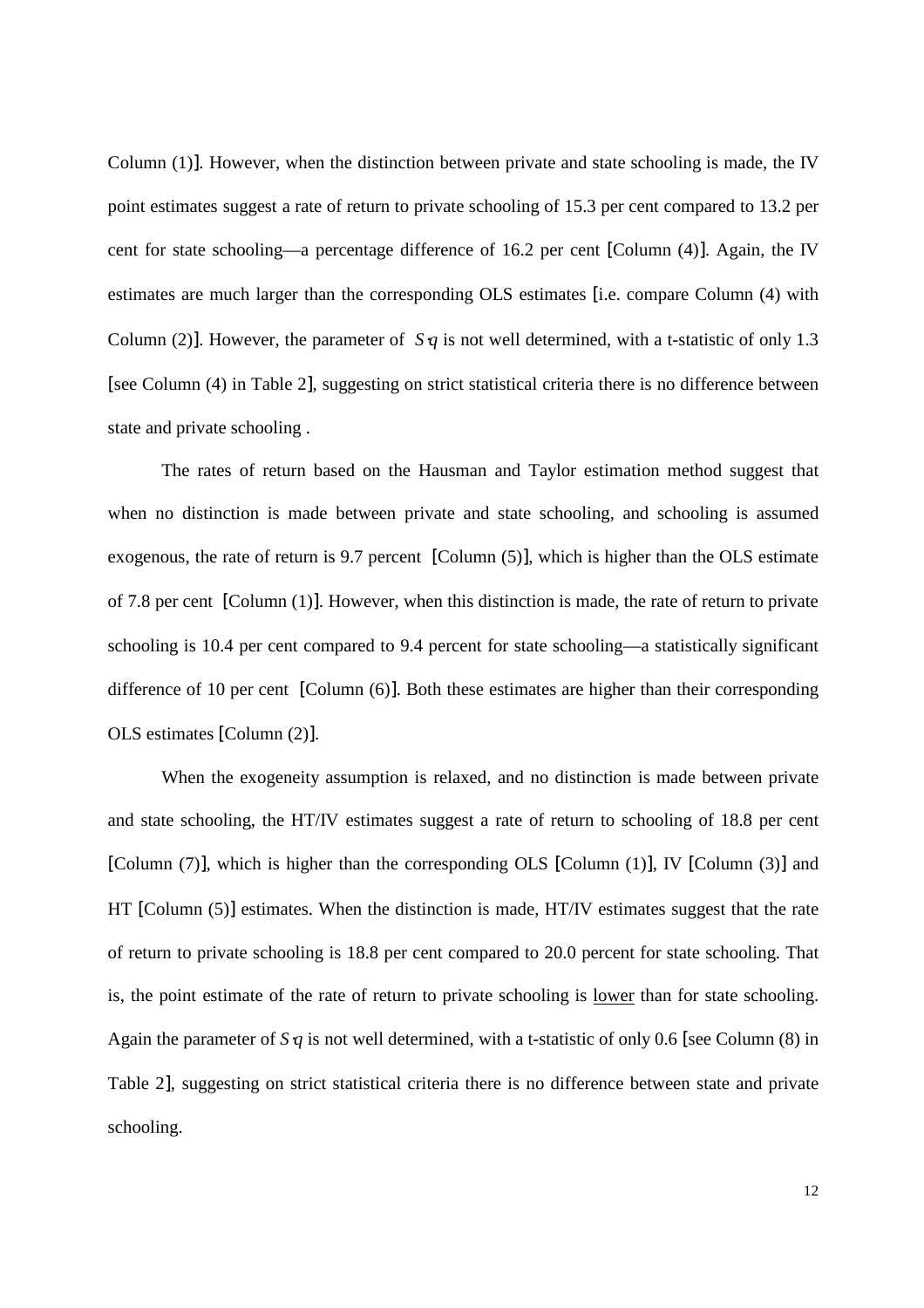In summary, taken as a whole the estimates support two broad findings. First, compared to OLS estimation, fixed effects and instrumental variable estimation lead to higher estimates of the rate of return to schooling. This is consistent with the view that OLS seriously under-estimates the rate of return to schooling [see Harmon and Walker (1995) for UK evidence]. Second, when schooling and school quality is assumed exogenous, the rate of return to private schooling is higher than the rate of return to state schooling. However, when this assumption is relaxed, there is little if any difference.

#### **Concluding Comment**

 The purpose of this paper was to examine the relationship between school quality and earnings by attempting to evaluate the impact that private schooling has on earnings in Great Britain. As a general remark, the analysis does not provide evidence in support of the hypothesis that the rate of return to private schooling is higher than the rate of return to state schooling. The estimated rates of return are somewhat dependent on the method of estimation used. However, the analysis does support the view that OLS under-estimates the rate of return to schooling by a significant margin. In terms of the school quality debate, the analysis carried out in this paper suggests that school quality does not have an impact of the rate of return to schooling.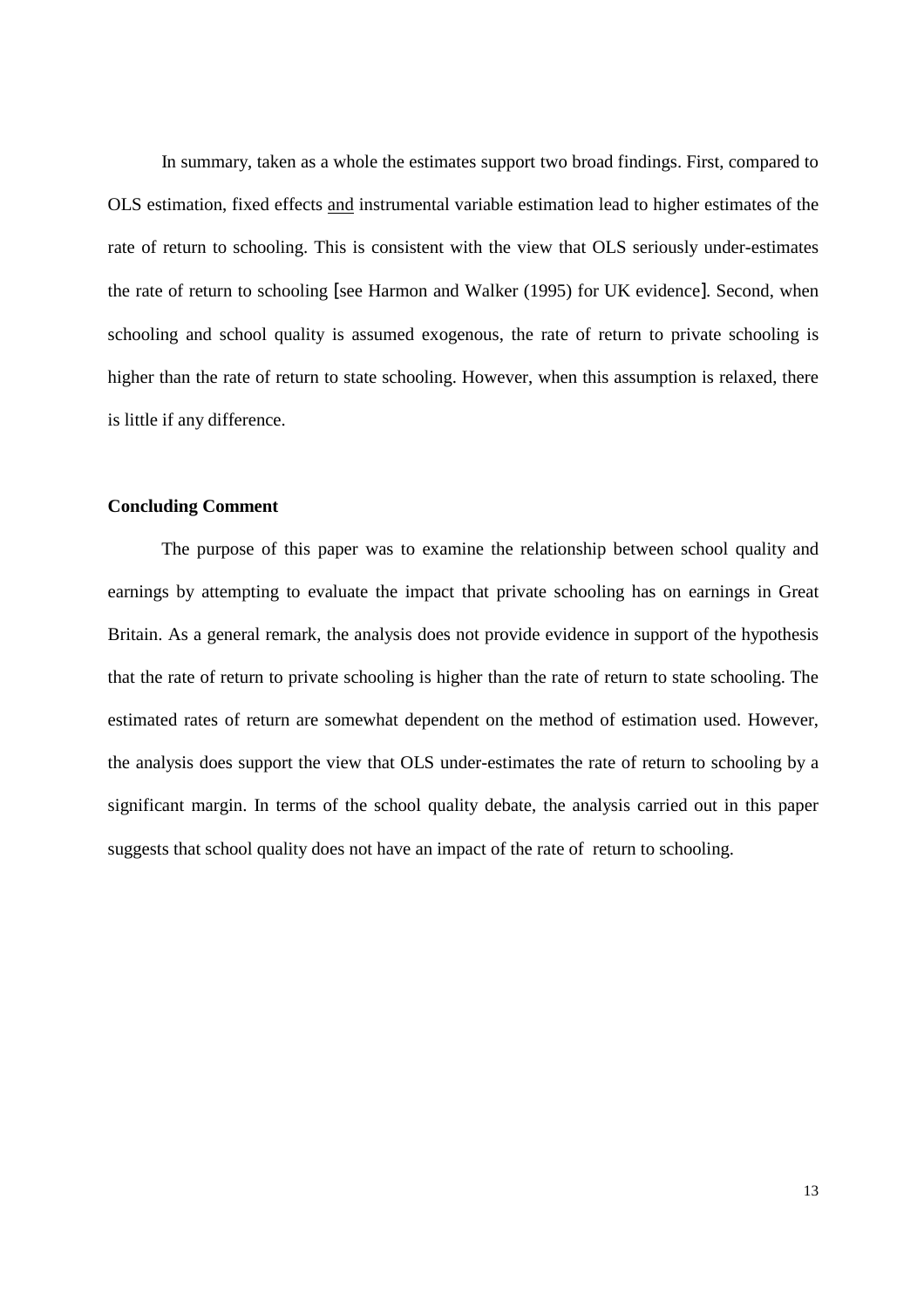#### **References**

- Behrman, J.R. and N. Birdsall (1983) "The Quality of Schooling: Quantity Alone is Misleading." *American Economic Review*, vol. 73, pp. 928-946.
- Betts, J. (1995) "Does School Quality Matter? Evidence from the National Longitudinal Survey of Youth." *Review of Economics and Statistics*, vol. 77, pp. 231-250.
- Bound, J., D. Jaeger and R. Baker (1995) "Problems with Instrumental Variables Estimation When the Correlation Between the Instruments and the Endogenous Explanatory Variable is Weak." *Journal of the American Statistical Association*, vol. 90, no. 430, pp. 443-450.
- Buck, N., J. Gershuny, D. Rose and J. Scott (1994) *Changing Households : The British Household Panel Survey*. Colchester : ESRC Centre for Micro-social Change, University of Essex .
- Card, D. and A. Krueger (1992a) "Does School Quality Matter: Returns to Education and the Characteristics of Public Schools in the United States." *Journal of Political Economy*, vol. 100, no. 1, pp. 1-40.
- Card, D. and A. Krueger (1992b) "School Quality and Black-White Relative Earnings: A Direct Assessment." *Quarterly Journal of Economics*, vol. 107, pp. 151-200.
- Coleman, J., E. Campbell, C. Hobson, J. McPartland, A. Mood, F. Weinfeld and R. York (1966) *Equality of Educational Opportunity*. Washington: Government Printing Office.
- Hanushek, E.A., S.G. Rivkin and L.L. Taylor (1996) "Aggregation and the Estimated Effects of School Resources." *Review o*f *Economics and Statistics*, vol. 78, no. 4, pp. 611-627.
- Harmon, C. and I. Walker (1995) "Estimates of the Economic Return to Schooling for the United Kingdom." *American Economic Review*, vol. 85, no. 5, pp. 1278-1286.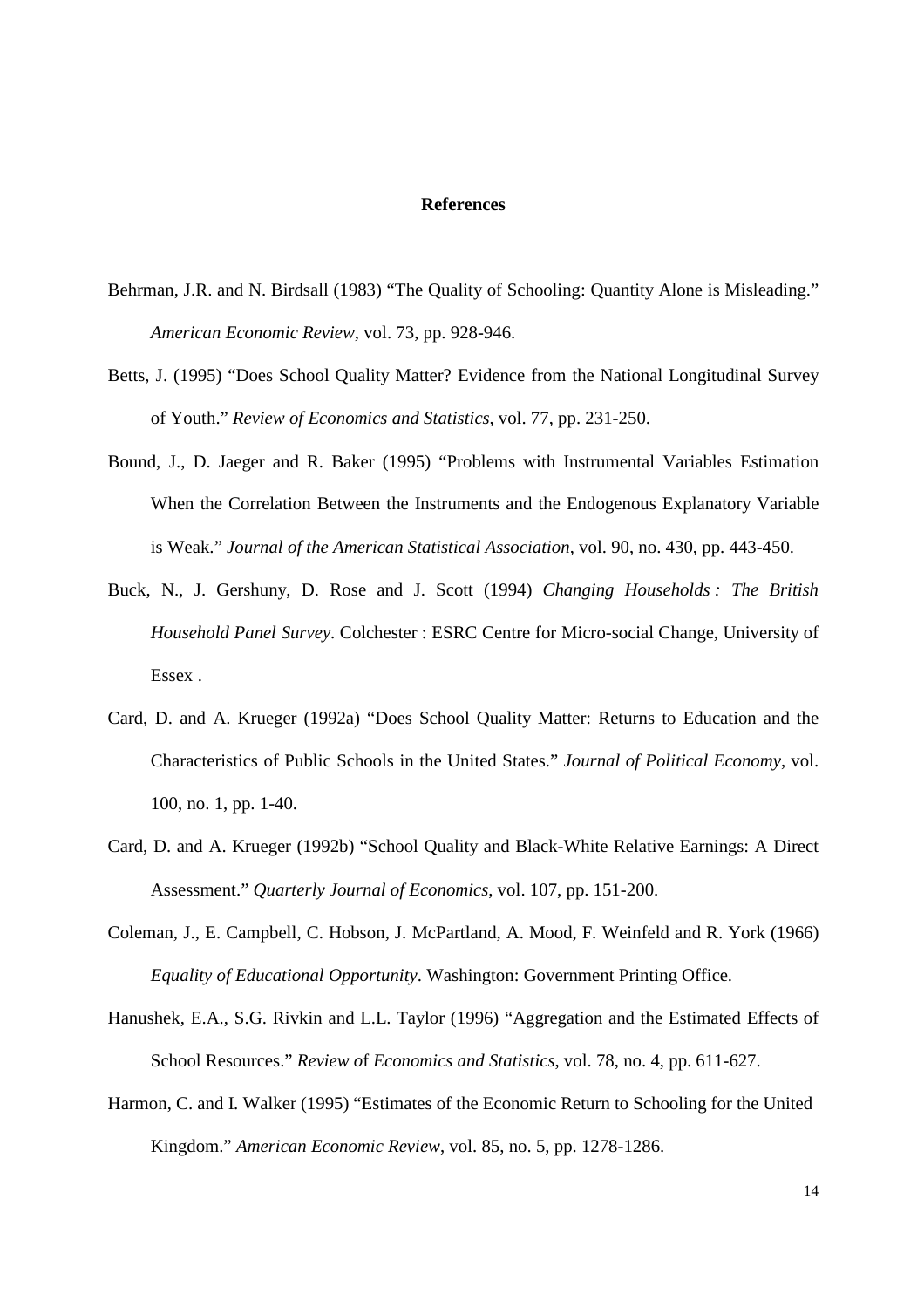- Hausman, J. and W. Taylor (1981) "Panel Data and Unobservable Fixed Effects." *Econometrica*, vol. 49, no. 6, pp. 1377-1398.
- Heckman, J., A. Layne-Farrar and P. Todd (1996) "Human Capital Pricing Equations with an Application to Estimating the Effect of Schooling Quality on Earnings." *Review o*f *Economics and Statistics*, vol. 78, no. 4, pp. 562-610.
- Kim, M-K and S.W. Polachek (1994) "Panels Estimates of Male-female Earnings Functions." *Journal of Human Resources*, vol. 29, no. 2, pp. 406-28.
- Mincer, J. (1974) *Schooling, Experience and Earnings*. New York: National Bureau of Economic Research and Columbia University Press.
- Moffitt, R.A. (1996) "Symposium on School Quality and Educational Outcomes: Introduction." *Review of Economics and Statistics*, vol. 78, no. 4, pp. 559-561.
- Prandy, K. (1990) "The Revised Cambridge Scale of Occupations." *Sociology*, vol. 24, no. 4, pp. 629-655.
- Willis, R. (1986) "Wage Determinants: A Survey and Reinterpretation of Human Capital Earnings Functions." In: O. Ashenfelter and R. Layard (eds.), *Handbook of Labor Economics*. Amsterdam: North Holland.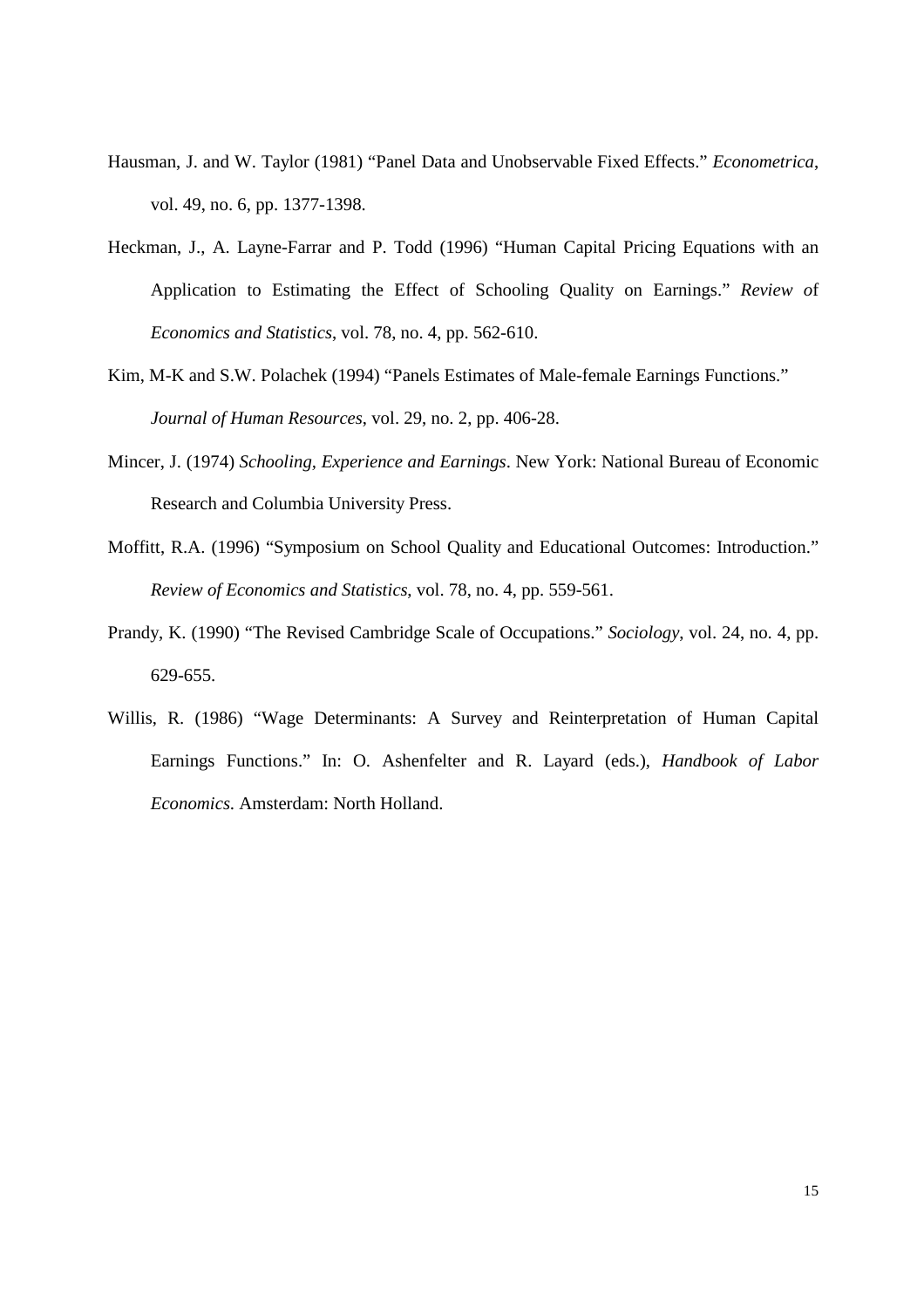|                                              | <b>Descriptive Statistics</b> |                   |             |                  |       |  |  |  |  |
|----------------------------------------------|-------------------------------|-------------------|-------------|------------------|-------|--|--|--|--|
|                                              | (Means/Standard Deviations)   |                   |             |                  |       |  |  |  |  |
|                                              |                               |                   |             |                  |       |  |  |  |  |
|                                              |                               |                   | <b>Wave</b> |                  |       |  |  |  |  |
| Variable:                                    | 1                             | $\boldsymbol{2}$  | 3           | $\boldsymbol{4}$ | 5     |  |  |  |  |
|                                              |                               |                   |             |                  |       |  |  |  |  |
| Years of schooling $(S_i)$                   | 12.8<br>(3.0)                 |                   |             |                  |       |  |  |  |  |
| Has private schooling                        | 5.7%                          | $\qquad \qquad -$ | $- -$       | --               | --    |  |  |  |  |
| $(q_i=1)$                                    |                               |                   |             |                  |       |  |  |  |  |
| Place of birth <sub>i</sub> :                |                               |                   |             |                  |       |  |  |  |  |
| <b>England</b>                               | 80.8%                         |                   |             |                  |       |  |  |  |  |
| Wales                                        | 3.7%                          |                   |             | --               |       |  |  |  |  |
| <b>Scotland</b>                              | 8.9%                          | --                |             | --               | --    |  |  |  |  |
| Foreign-born                                 | 6.5%                          |                   |             |                  |       |  |  |  |  |
| Years of work experience                     | 19.2                          | 20.1              | 21.1        | 22.1             | 23.2  |  |  |  |  |
| $(EXp_{it})$                                 |                               |                   |             |                  |       |  |  |  |  |
| <b>Poor health (Health</b> <sub>it</sub> =1) | 2.9%                          | 3.0%              | 2.7%        | 3.3%             | 3.4%  |  |  |  |  |
| Married (Married <sub>it</sub> =1)           | 69.8%                         | 71.3%             | 73.3%       | 73.9%            | 74.6% |  |  |  |  |
| <b>Region of residence</b> <sub>it</sub> :   |                               |                   |             |                  |       |  |  |  |  |
| <b>London</b>                                | 10.2%                         | 10.1%             | 10.1%       | 9.7%             | 9.6%  |  |  |  |  |
| <b>South West</b>                            | 9.9%                          | 9.8%              | 9.8%        | 9.7%             | 9.7%  |  |  |  |  |
| <b>South East</b>                            | 19.2%                         | 19.3%             | 19.4%       | 19.7%            | 19.5% |  |  |  |  |
| <b>East Anglia</b>                           | 4.5%                          | 4.5%              | 4.5%        | 4.5%             | 4.6%  |  |  |  |  |
| <b>East Midlands</b>                         | 7.3%                          | 7.5%              | 7.4%        | 7.4%             | 7.3%  |  |  |  |  |
| West Midlands                                | 9.2%                          | 9.2%              | 9.3%        | 9.5%             | 9.4%  |  |  |  |  |
| <b>North West</b>                            | 10.8%                         | 10.7%             | 10.7%       | 10.8%            | 10.9% |  |  |  |  |
| <b>Yorkshire</b>                             | 9.2%                          | 9.1%              | 9.2%        | 9.1%             | 9.1%  |  |  |  |  |
| <b>North</b>                                 | 7.6%                          | 7.6%              | 7.5%        | 7.4%             | 7.5%  |  |  |  |  |
| Wales                                        | 4.4%                          | 4.6%              | 4.5%        | 4.7%             | 4.7%  |  |  |  |  |
| <b>Scotland</b>                              | 7.7%                          | 7.7%              | 7.8%        | 7.7%             | 7.6%  |  |  |  |  |
|                                              |                               |                   |             |                  |       |  |  |  |  |
| Hourly wage rate $(w_{it})$                  | 8.26                          | 8.60              | 8.75        | 9.02             | 9.09  |  |  |  |  |
|                                              | (4.4)                         | (4.8)             | (5.1)       | (5.7)            | (5.5) |  |  |  |  |
|                                              |                               |                   |             |                  |       |  |  |  |  |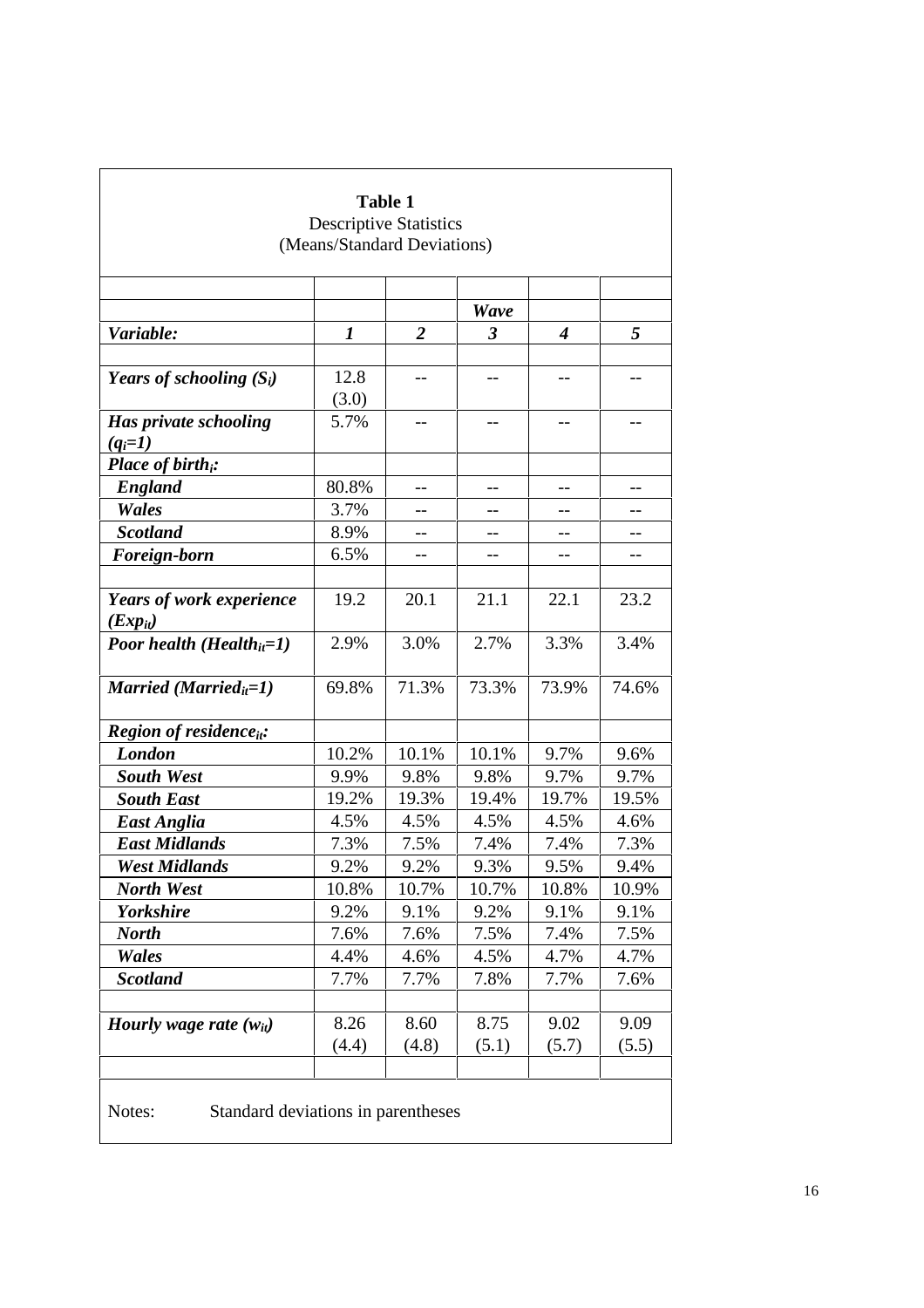| Table 2<br><b>Wage Equations</b>                         |                   |                   |                   |                   |                          |                                               |                           |                          |                          |
|----------------------------------------------------------|-------------------|-------------------|-------------------|-------------------|--------------------------|-----------------------------------------------|---------------------------|--------------------------|--------------------------|
|                                                          |                   |                   |                   |                   |                          |                                               |                           |                          |                          |
| Model #:                                                 | (1)               | (2)               | (3)               | (4)               | $(5^*)$                  | (5)                                           | (6)                       | (7)                      | (8)                      |
| Variables:                                               | <b>OLS</b>        | <b>OLS</b>        | IV                | IV                | FE                       | <b>HT</b>                                     | <b>HT</b>                 | <b>HT/IV</b>             | <b>HT/IV</b>             |
| Fixed $(Z_i)$                                            |                   |                   |                   |                   |                          |                                               |                           |                          |                          |
| S                                                        | 0.074<br>(35.6)   | 0.072<br>(33.6)   | 0.140<br>(21.3)   | 0.124<br>(8.4)    | $\overline{a}$           | 0.093<br>(21.5)                               | 0.090<br>(20.3)           | 0.177<br>(19.7)          | 0.183<br>(14.3)          |
| Sq                                                       | $\overline{a}$    | 0.008             | Ξ.                | 0.018             | $\overline{a}$           | $-$                                           | 0.009                     | Ξ.                       | $-0.010$                 |
|                                                          |                   | (4.9)             |                   | (1.3)             |                          |                                               | (2.3)                     |                          | (0.6)                    |
| Place of birth:                                          |                   |                   |                   |                   |                          |                                               |                           |                          |                          |
| Wales                                                    | 0.111             | 0.119             | 0.119             | 0.137             | $\overline{a}$           | 0.024                                         | 0.033                     | 0.017                    | 0.008                    |
|                                                          | (3.1)             | (3.3)             | (3.1)             | (3.4)             |                          | (0.4)                                         | (0.5)                     | (0.2)                    | (0.1)                    |
| <b>Scotland</b>                                          | $-0.065$          | $-0.062$          | $-0.051$          | $-0.047$          | $\overline{\phantom{a}}$ | 0.057                                         | 0.062                     | 0.043                    | 0.037                    |
|                                                          | (2.0)             | (1.9)             | (1.5)             | (1.4)             |                          | (1.3)                                         | (1.4)                     | (0.9)                    | (0.8)                    |
| Foreign                                                  | $-0.045$          | $-0.048$          | $-0.088$          | $-0.087$          | $\overline{a}$           | 0.022                                         | 0.018                     | $-0.082$                 | $-0.081$                 |
|                                                          | (1.9)             | (2.0)             | (3.39)            | (3.3)             |                          | (0.4)                                         | (0.3)                     | (1.5)                    | (1.5)                    |
| Time-varying $(X_{it})$                                  |                   |                   |                   |                   |                          |                                               |                           |                          |                          |
| Exp                                                      | 0.029             | 0.029             | 0.030             | 0.031             | 0.049                    | $\overline{a}$                                | $\overline{a}$            | $\overline{\phantom{a}}$ | $\overline{a}$           |
|                                                          | (12.1)            | (12.4)            | (11.7)            | (11.6)            | (11.0)                   |                                               |                           |                          |                          |
| Exp <sup>2</sup> /1000                                   | $-0.495$          | $-0.507$          | $-0.386$          | $-0.432$          | $-0.667$                 | $-$                                           | $\mathbf{u}$              | $-$                      | $\overline{a}$           |
|                                                          | (9.9)             | (10.2)            | (7.1)             | (6.6)             | (7.2)                    |                                               |                           |                          |                          |
| <b>Health</b>                                            | $-0.095$          | $-0.096$          | $-0.106$          | $-0.108$          | $-0.015$                 | $-$                                           | $\mathbb{L}^{\mathbb{L}}$ | $\overline{\phantom{a}}$ | Ц.                       |
|                                                          | (2.8)             | (2.8)             | (2.9)             | (3.0)             | (0.7)                    |                                               |                           |                          |                          |
| <b>Married</b>                                           | 0.118             | 0.116             | 0.111             | 0.108             | 0.025                    | $-$                                           | $\overline{\phantom{a}}$  | $\mathbf{u}$             | $\overline{a}$           |
|                                                          | (8.2)             | (8.1)             | (7.2)             | (7.0)             | (1.3)                    |                                               |                           |                          |                          |
| Region:                                                  |                   |                   |                   |                   |                          |                                               |                           |                          |                          |
| <b>South West</b>                                        | $-0.182$          | $-0.174$          | $-0.093$          | $-0.089$          | 0.144                    | $- -$                                         | $-$                       | $-$                      |                          |
|                                                          | (6.9)             | (6.6)             | (3.1)             | (3.0)             | (1.5)                    |                                               |                           |                          |                          |
| <b>South East</b>                                        | $-0.056$          | $-0.049$          | $-0.031$          | $-0.019$          | 0.028                    | $\overline{a}$                                | $\mathbf{u}$              | $-$                      | $\overline{a}$           |
|                                                          | (2.5)             | (2.1)             | (1.2)             | (0.7)             | (0.4)                    |                                               |                           |                          |                          |
| <b>East Anglia</b>                                       | $-0.244$          | $-0.248$          | $-0.194$          | $-0.210$          | $-0.002$                 | ц,                                            | $\overline{\phantom{a}}$  | $\overline{\phantom{a}}$ | ÷-                       |
|                                                          | (7.3)             | (7.5)             | (5.4)             | (5.5)             | (0.1)                    |                                               |                           |                          |                          |
| <b>East Midlands</b>                                     | $-0.213$          | $-0.207$          | $-0.089$          | $-0.094$          | $-0.019$                 | $-$                                           | $\overline{\phantom{a}}$  | $\overline{\phantom{a}}$ | $\overline{a}$           |
|                                                          | (7.4)             | (7.2)             | (2.7)             | (2.8)             | (0.2)                    |                                               |                           |                          |                          |
| <b>West Midlands</b>                                     | $-0.275$          | $-0.265$          | $-0.197$          | $-0.187$          | $-0.105$                 | $-$                                           | $\mathbf{u}$              | $-$                      | $\sim$                   |
|                                                          | (10.2)            | (9.9)             | (6.6)             | (6.1)             | (0.8)                    |                                               |                           |                          |                          |
| North West                                               | $-0.205$          | $-0.198$          | $-0.168$          | $-0.159$          | $-0.040$                 | $- -$                                         | $\overline{\phantom{a}}$  | $\overline{\phantom{a}}$ | $-$                      |
|                                                          | (7.9)<br>$-0.259$ | (7.7)<br>$-0.250$ | (6.1)             | (5.5)<br>$-0.171$ | (0.4)                    |                                               |                           |                          |                          |
| Yorkshire                                                | (9.6)             | (9.2)             | $-0.177$<br>(5.9) | (5.7)             | 0.106<br>(0.7)           |                                               | $-$                       | $\overline{a}$           |                          |
| <b>North</b>                                             | $-0.220$          | $-0.212$          | $-0.140$          | $-0.134$          | 0.106                    | $\mathord{\hspace{1pt}\text{--}\hspace{1pt}}$ | $\overline{\phantom{a}}$  | $\overline{\phantom{a}}$ | $\overline{\phantom{a}}$ |
|                                                          | (7.7)             | (7.5)             | (4.5)             | (4.2)             | (0.7)                    |                                               |                           |                          |                          |
| Wales                                                    | $-0.333$          | $-0.329$          | $-0.241$          | $-0.248$          | 0.128                    | --                                            | $-\, -$                   | $\qquad \qquad -$        | --                       |
|                                                          | (9.1)             | (9.0)             | (6.0)             | (6.1)             | (1.0)                    |                                               |                           |                          |                          |
| <b>Scotland</b>                                          | $-0.224$          | $-0.214$          | $-0.191$          | $-0.174$          | $-0.162$                 | Ξ.                                            | $\mathbb{L}^{\perp}$      | $\overline{\phantom{a}}$ | $\overline{\phantom{a}}$ |
|                                                          | (5.8)             | (5.5)             | (4.6)             | (4.0)             | (1.1)                    |                                               |                           |                          |                          |
| <b>Constant</b>                                          | 0.846             | 0.862             | $-0.125$          | 0.076             | $\qquad \qquad -$        | 0.148                                         | 0.173                     | $-0.927$                 | $-0.985$                 |
|                                                          | (19.9)            | (20.2)            | (1.2)             | (0.4)             |                          | (2.6)                                         | (3.0)                     | (8.0)                    | (6.5)                    |
|                                                          |                   |                   |                   |                   |                          |                                               |                           |                          |                          |
| $R^2(\% )$                                               | 27.7              | 28.0              | 17.5              | 17.5              | 87.2                     | 30.7                                          | 31.0                      | 27.0                     | 27.1                     |
| N(obs)                                                   | 5,370             | 5,370             | 5,370             | 5,370             | 5,370                    | 1,074                                         | 1,074                     | 1,074                    | 1,074                    |
| N(individuals)                                           | 1,074             | 1,074             | 1,074             | 1,074             | 1,074                    | 1,074                                         | 1,074                     | 1,074                    | 1,074                    |
|                                                          |                   |                   |                   |                   |                          |                                               |                           |                          |                          |
| Notes:<br>Absolute value of t-statistics in parentheses. |                   |                   |                   |                   |                          |                                               |                           |                          |                          |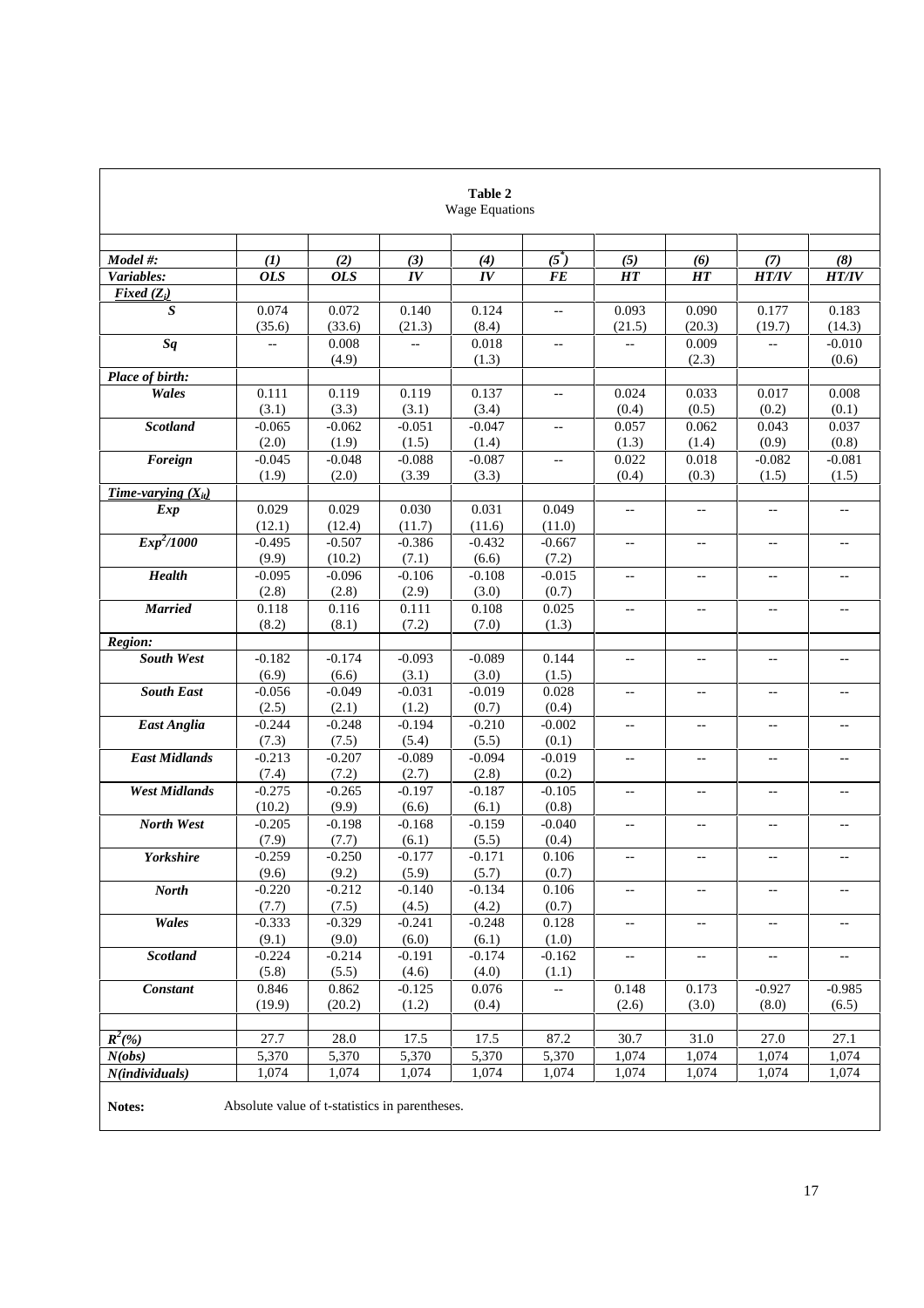| Table 3<br><b>Estimated Rates of Return to Schooling</b><br>(Per cent) |              |            |      |       |           |           |       |        |  |
|------------------------------------------------------------------------|--------------|------------|------|-------|-----------|-----------|-------|--------|--|
| <b>Estimate</b>                                                        |              |            |      |       |           |           |       |        |  |
| based on<br>Eq. #                                                      | $\mathbf{I}$ | (2)        | (3)  | (4)   | (5)       | (6)       | (7)   | (8)    |  |
|                                                                        | <b>OLS</b>   | <b>OLS</b> | IV   | IV    | <b>HT</b> | <b>HT</b> | HT/IV | HT/IV  |  |
|                                                                        |              |            |      |       |           |           |       |        |  |
| r                                                                      | 7.8          | $- -$      | 15.1 | $- -$ | 9.7       | $- -$     | 18.8  |        |  |
| $r_{s}$                                                                | --           | 7.5        | --   | 13.2  | --        | 9.4       | --    | 20.0   |  |
| $r_p$                                                                  |              | 8.4        | --   | 15.3  | $- -$     | 10.4      | --    | 18.8   |  |
|                                                                        |              |            |      |       |           |           |       |        |  |
|                                                                        | --           | 0.9        | --   | 2.1   | --        | 0.9       | --    | $-1.2$ |  |
| $\frac{\boldsymbol{r}_p - \boldsymbol{r}_s}{((r_p - r_s)/\,r_s)100}$   |              | 11.7       |      | 16.2  |           | 10.0      | --    | $-6.0$ |  |
|                                                                        |              |            |      |       |           |           |       |        |  |
|                                                                        |              |            |      |       |           |           |       |        |  |